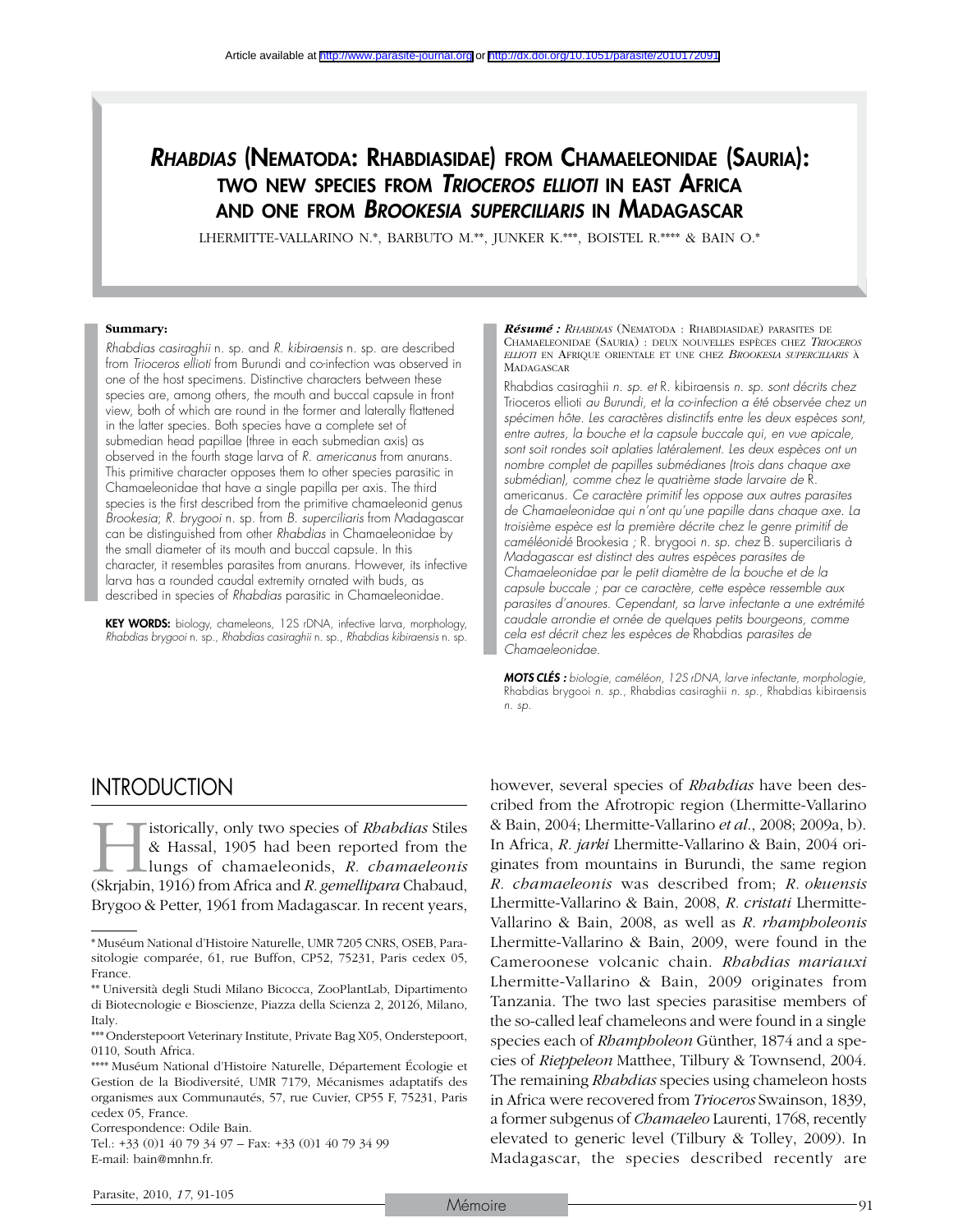*R.rabetafikae* Lhermitte-Vallarino, Junker & Bain, 2009, *R. brevicorne* Lhermitte-Vallarino, Junker & Bain, 2009, *R. nasutum* Lhermitte-Vallarino, Junker & Bain, 2009, and *Rhabdias* sp. Lhermitte-Vallarino, Junker & Bain, 2009, all of which parasitise the Malagasy chamaeleonid genus *Calumma* Gray, 1865.

The three new species described herein are reported from hosts that had not previously been investigated, namely *Trioceros ellioti* Günther, 1895 from East Africa and *Brookesia superciliaris* (Kuhl, 1820) from Madagascar. *Trioceros* and *Brookesia* occupy different positions in the monophyletic Chamaeleonidae. *Trioceros* exhibits many derived characters, whereas *Brookesia* Gray, 1864 takes up a basal position in phylogenies constructed using classical as well as molecular analyses (Klaver & Böhme, 1986; Tilbury & Tolley, 2009).

An integrative taxonomic approach combining morphology and molecular analysis was possible for one of the new *Rhabdias* spp., of which specimens were recovered alive. Free-living stages of the *Rhabdias* species parasitising *B. superciliaris*, which was maintained in captivity for about a month, could be obtained for further comparative studies.

The purpose of this paper was not only to describe the new species and in doing so to increase our knowledge on the diversity of *Rhabdias* in general, but also to highlight the following points: (*i*) a single host specimen may harbour more than one *Rhabdias* species at a time; (*ii*) a primitive pattern of head papillae with four submedian groups of three sensillae each is present in the two species from *T. ellioti*. This is in contrast with species from previously studied chamaeleonids, where a single papilla was identified in each submedian position; (*iii*) the small mouth and small buccal capsule diameter sets the parasite from *Brookesia* apart from other *Rhabdias* species of similar body width parasitic in Chamaeleonidae; such a character is, however, shared with the great majority of species from anurans (Martínez-Salazar & León-Règagnon, 2007).

# Materials and Methods

The specimens of *T. ellioti* from Burundi were legally imported into France in 2003 by a dealer, who donated dying or recently dead specimens to the Muséum National d'Histoire Naturelle (MNHN), Paris, France. The specimens of *B. superciliaris* were imported into France by the same dealer in January 2008, subsequently acquired by the MNHN research unit of R. B. and identified by the latter. Their exact geographic origin is unknown, but the species occurs in the Eastern and North-Eastern regions of Madagascar (Glaw & Vences, 2007). Specimens of *B. superciliaris* were kept alive for several weeks, their fresh faeces collected and observed for the presence of *Rhabdias* first-stage larvae. Ultimately, carcasses were fixed in 10 % formalin for identification and comparative anatomical studies.

Generic names of chamaeleonids follow Tilbury & Tolley (2009). Authority names of the new species are Lhermitte-Vallarino, Barbuto & Bain.

## Morphological analysis

Worms were fixed and stored in 70 % ethanol and cleared in lactophenol for identification. Morphological studies and measurements were performed as described in previous studies (Lhermitte-Vallarino & Bain, 2004; Lhermitte-Vallarino *et al*., 2008; 2009a, b). Where necessary, two values are listed for buccal capsule length: length of anterior segment and, in brackets, total length including the posterior segment (Fig. 1); two buccal capsule ratios were calculated: length of anterior segment/external diameter, and total length of buccal capsule/external diameter. Measurements are given in micrometres, unless otherwise stated. Ovaries were examined for the presence of a testis zone (Runey *et al*., 1978; Junker *et al*., 2010).



Fig. 1. – Schematic representation of anterior extremity of *Rhabdias*. Distance AB, length of anterior segment of buccal capsule; distance BC, length of posterior segment of buccal capsule; distance EF, total length of buccal capsule (= depth); distance GH, maximum width of buccal capsule (= external diameter); distance DE, vestibulum depth.

## Molecular analysis

Biological material analysed in this study was stored according to procedures specified in the Biorepositories initiative (http://www.biorepositories.org) and belongs to the collection identified as 'zpl' of Milano Bicocca institution (MIB). For molecular analysis, freshly recovered worms were transferred directly into absolute ethanol and stored at 4 °C. DNA extract from one specimen (MIB:zpl:00233) was prepared using the 5 PRIME, ArchivePure DNA Purification Kit. The 12S rDNA gene sequence was generated following Casiraghi *et al*. (2004). The sequence obtained is about 500 bp long. PCR products were gel-purified using the 5 PRIME,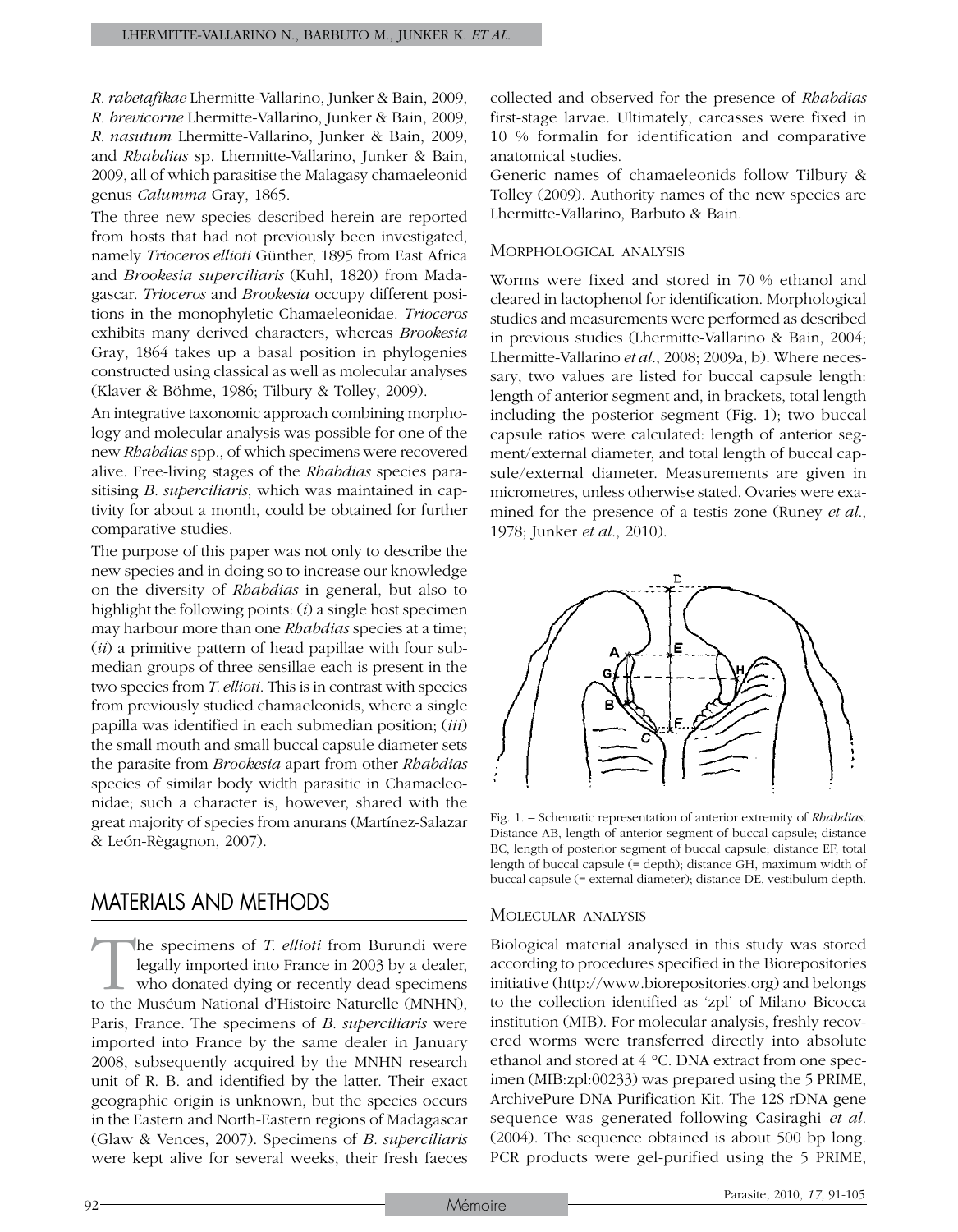GelElute Extraction Kit, and directly sequenced using ABI technology. The obtained sequence has been deposited in the EMBL Data Library under the accession number FN 557014.

## Studies on the biology

Life-cycle studies of *Rhabdias* from *B. superciliaris* were based on petri dish cultures of faeces in distilled water to which active charcoal had been added (Lhermitte-Vallarino & Bain, 2004). Cultures were kept at approximately room temperature and checked regularly for developing stages for several days.

## **RESULTS**

Wo new species were identified from *T. ellioti* and co-infection occured in one of two host specimens. A single new species was described from *B. suberciliaris*. and co-infection occured in one of two host specimens. A single new species was described from *B. superciliaris*.

*Rhabdias casiraghii* n. sp. Lhermitte-Vallarino, Barbuto & Bain (Figs 2, 3A-D; Table I)

Type host: *Trioceros ellioti* Günther, 1895, a gravid female 39 CE; collected in June 2003.

Type locality: Kibira forest, at about 1,700 metres of altitude, Commune of Musigati, Bubanza Province, Burundi (3° 30' S, 29° 3' E).

Location in host: lungs.

Type material: seven worms recovered. Female holotype 39 CE; six female paratypes 39 CE. All deposited in the MNHN collection of zooparasitic nematodes.

Additional material: a single female 210 CE, recovered from a *T. ellioti* from the same geographic area (this *T. ellioti* specimen concurrently infected with a second species of *Rhabdias*).

Etymology: the species is dedicated to our colleague Dr M. Casiraghi, Università degli Studi Milano Bicocca, Italy.

#### Morphology

Body dorsally bent and posterior region spirally coiled (Fig. 2B); in three specimens, including holotype, body constriction present at level of anterior bend of genital tract (Fig. 2C). Vesicle present along entire body; more pronounced from head to end of oesophagus; in this region, approximately five to eight, deep transverse furrows; in lateral view, furrows attached to body by particular structures; structures apparently consist of a vacuole equipped with a single pore (Fig. 2F); pores aligned on edge of lateral hypodermal chord; pores often associated with secretory products. In posterior region, vesicle well developed, without additional structures. Excretory pore posterior to nerve ring; excretory chamber and wide excretory channels containing irregular masses of a coagulated substance (Fig. 2K).

Head (Fig. 3A-D): six well-developed papillae arranged in a circle, their stems crossing the thick transparent cuticle: (*i*) four bulging submedian papillae, each with thick recurrent stem and transparent nipple with salient sensilla, situated anterior to velum of mouth aperture; in addition, two bright points visible on bulging part of each submedian papilla, these interpreted as externolabial and cephalic papillae (Fig. 3B); (*ii*) Two slightly thinner lateral papillae, each with salient sensilla. Amphids not identified. Mouth slightly depressed; velum subsphaerical, with two slight lateral notches (Fig. 3C). Buccal cavity rather flat, cup-shaped in longitudinal view (Fig. 3A); buccal capsule thick-walled, suboctagonal posterior to velum in frontal view (Fig. 3C) then round (Fig. 3D); posterior segment present, but separation from anterior segment more or less distinct (Fig. 3A). Oesophagus: shoulders present, glandular secretions seen in dorsal one; muscular fibres conspicuous anterior to nerve ring; posterior to nerve ring, shape cylindrical, with or without slight inflation at mid-length; bulb shape varies depending on worm orientation: oval in lateral view, rhomboidal in median view, with fibres running from sides of bulb to lateral chords (Fig. 2D, E). Intestine: apex narrower than bulb diameter, long anterior part almost cylindrical; intestine pale and thick, two thirds of body width.

Genital tract: anterior bend at level of oviduct-ovary junction, its distance to head rather constant; posterior bend at variable distance from tail tip; oviducts tightly coiled to straight. In some specimens, ovulae reaching 400 in length near oviduct (Fig. 2A, C). Testis zone observed in one specimen, 500 long and 1,000 from ovary apex. Spermatozoa identified along ovaries between large ovocytes and ovulae (Fig. 2J), and in oviducts of almost all specimens (6/7); spermatozoa also found in distal part of uteri of some specimens (Fig. 2A). In all females, uteri thin, half filled, predominantly with hatched larvae; a few larvated eggs present in distal part of uteri and, in posterior part, a few ovulae and developing eggs. Pseudocoelomocytes identified,  $120 \times 90$  (Fig. 2A, G, H): an anterior group of three to four cells and a posterior group of two to three cells, each near oviduct region. Vulva at mid-length. Tail relatively thin compared to vesicle; conical, usually straight; caudal tip straight or bent dorsally.

#### Taxonomic discussion

With the exception of two small species from Madagascar, *R. gemellipara* and *Rhabdias* sp., *Rhabdias* species from chamaeleonids are large (Lhermitte-Vallarino & Bain, 2004; Lhermitte-Vallarino *et al*., 2008; 2009a, b). The present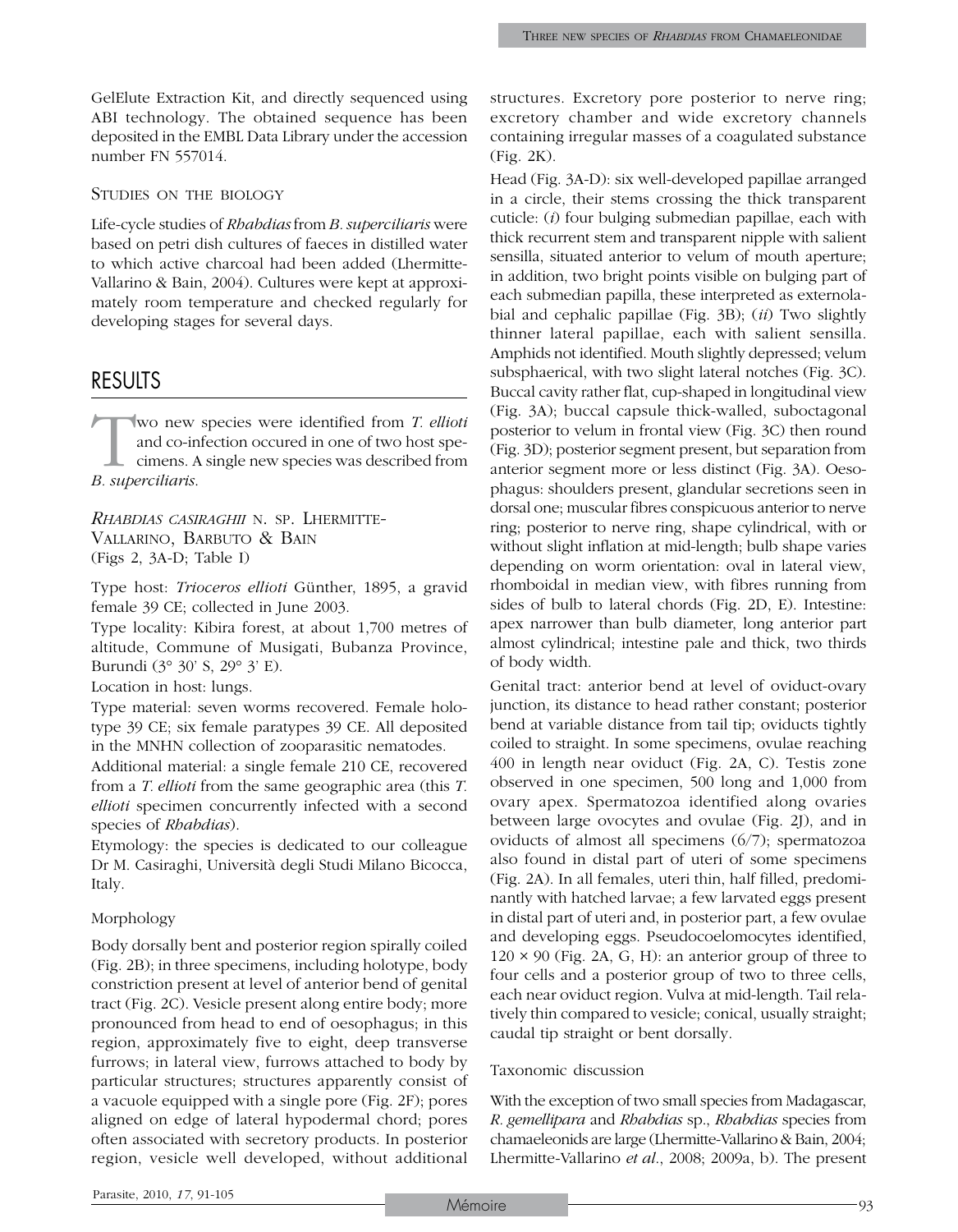specimens resemble these large species in having a long (22-28 mm), rather thick (660-850) body combined with a wide buccal capsule (38-44). However, *R. chamaeleonis*, *R. cristati* and *R. rhampholeonis* are distinct in having a longer buccal capsule ( $\geq 20 \text{ vs } 12$ ). The remaining six species have a short buccal capsule, its anterior segment being 12-18 long; these are *R. jarki*, *R. okuensis*, *R. rabetafikae*, *R. nasutum*, *R. brevicorne* and *R. mariauxi* (Lhermitte-Vallarino & Bain, 2004; Lhermitte-Vallarino *et al*., 2008; 2009a, b). Their differences from the present material are outlined below.

*Rhabdias jarki* and *R. okuensis*, from two species of *Trioceros* in East and West Africa, respectively, have a thick-walled buccal capsule that is subtriangular in longitudinal section and lacks a posterior segment. Moreover, their oesophagus is longer (1,300-1,500), while their body is shorter (11-12 and 15-18 mm, respectively). The following three species are parasitic in *Calumma* spp. from Madagascar. *Rhabdias rabetafikae* has a buccal cavity that is cylindrical rather than cupshaped, and the walls of its buccal capsule are thicker. Furthermore, its oesophagus is wider (135-150 at midlength *vs* 65-90), as well as longer (1,350-1,500). The caudal vesicle of *R. nasutum* is thin, and its intestine widens rapidly from its apex onwards. *Rhabdias brevicorne* has a thicker body, cephalic pads, and a higher buccal capsule ratio (0.42 *vs* 0.23-0.31). In addition, the shape of its tail differs in being funnel-shaped, with an abruptly narrowing posterior half. *Rhabdias mariauxi* from *Rieppeleon brevicaudatus* (Matschies, 1892) in Tanzania has a dorso-ventrally flattened mouth and buccal capsule, a shorter body (13-15 mm) and shorter oesophagus (800-920).

Furthermore, all species from chamaeleonids can be distinguished from our material by the reduced number of submedian head papillae and the non-rhomboidal shape of their bulb.

We conclude that the material recovered from *T. ellioti* from Burundi represents a new species, for which we propose the name *R. casiraghii*.

One of four females collected from an additional *T. ellioti*  (210 CE) from Kibira forest was similar to the present material in the size and shape of its buccal capsule (posterior segment distinct) and all other measurements. It was therefore assigned to *R. casiraghii* as well.

*Rhabdias kibiraensis* n. sp. Lhermitte- Vallarino, Barbuto & Bain (Figs 3E-H; 4; Table II)

Type host: *Trioceros ellioti* Günther, 1895, adult male 210 CE; collected in June 2003.

Type locality: Kibira forest, at about 1,700 metres of altitude, Commune of Musigati, Bubanza Province, Burundi (3° 30' S, 29° 3' E).

Location in host: lungs.

Type material: three worms recovered. Female holotype 210 CE; two female paratypes 210 CE. Deposited in MNHN collection of zooparasitic nematodes.

Etymology: the new species is named in reference to the type locality.

## Morphology

Posterior region bent; body slightly thicker in posterior third (Fig. 4B). Vesicle: thick along entire body; no structures of attachment observed. Head: four large submedian lobes, hunched over laterally flattened vestibulum (Fig. 3E, F); each of the four submedian lobes (or lips) with deep terminal sensilla (Fig. 3F) and two papillae; papillae identified by their bright nerves; no papillae identified on two lateral lobes; lateral lobes with almost bifid internal edge; an additional small dorsal lobe present (Fig. 3F). Vestibulum deep. Velum not identified. Buccal cavity delineated by anterior segment, nearly tubular in longitudinal view (Fig. 3E); subtriangular and laterally flattened in frontal view (Fig. 3G), but triangular and slightly flattened laterally at level of posterior segment (Fig. 3H). Buccal capsule: composed of thick external wall and bright, thin internal layer; extending anteriorly from well-delineated and transversely striated posterior segment (Fig. 3E, G). Oesophagus: acute shoulders; grossly cylindrical with slight constriction at level of nerve ring; posteriorly, progressive increase in diameter to form a chianti bottle-shaped bulb, its maximum diameter near base. Intestine: apex slightly wider than base of bulb, rapidly increasing in diameter.

Genital tract: although specimens are well-preserved, ovaries largely indiscernable, locally ghosty (the same was observed in the *R. casiraghii* n. sp. female 210 CE from the same host); oviducts equally transparent, slightly more distinct near uterus only; genital bend at oviduct-uterus junction (Fig. 4E); uteri filled with larvated eggs, except near oviducts (twenty or so divided eggs counted at each extremity). No spermatozoa identified. Vulva slightly posterior to mid-body. Tail conical, straight, its tip straight or bent ventrally; refringent fine granules present in vesicle surrounding caudal tip (Fig.4C, D).

## Taxonomic discussion

*Rhabdias kibiraensis* n. sp. and *R. casiraghii* n. sp. share the arrangement of their head sensory organs in four submedian groups of three papillae each. However, *R. kibiraensis* n. sp. differs in having a buccal capsule with a distinct posterior segment and a particularly structured wall that consists of a thin internal and a thick external layer. Furthermore, both its mouth and buccal capsule, are laterally flattened.

In having a body that is moderately wide (510-600) and 11.40-13.35 mm long, the present specimens resemble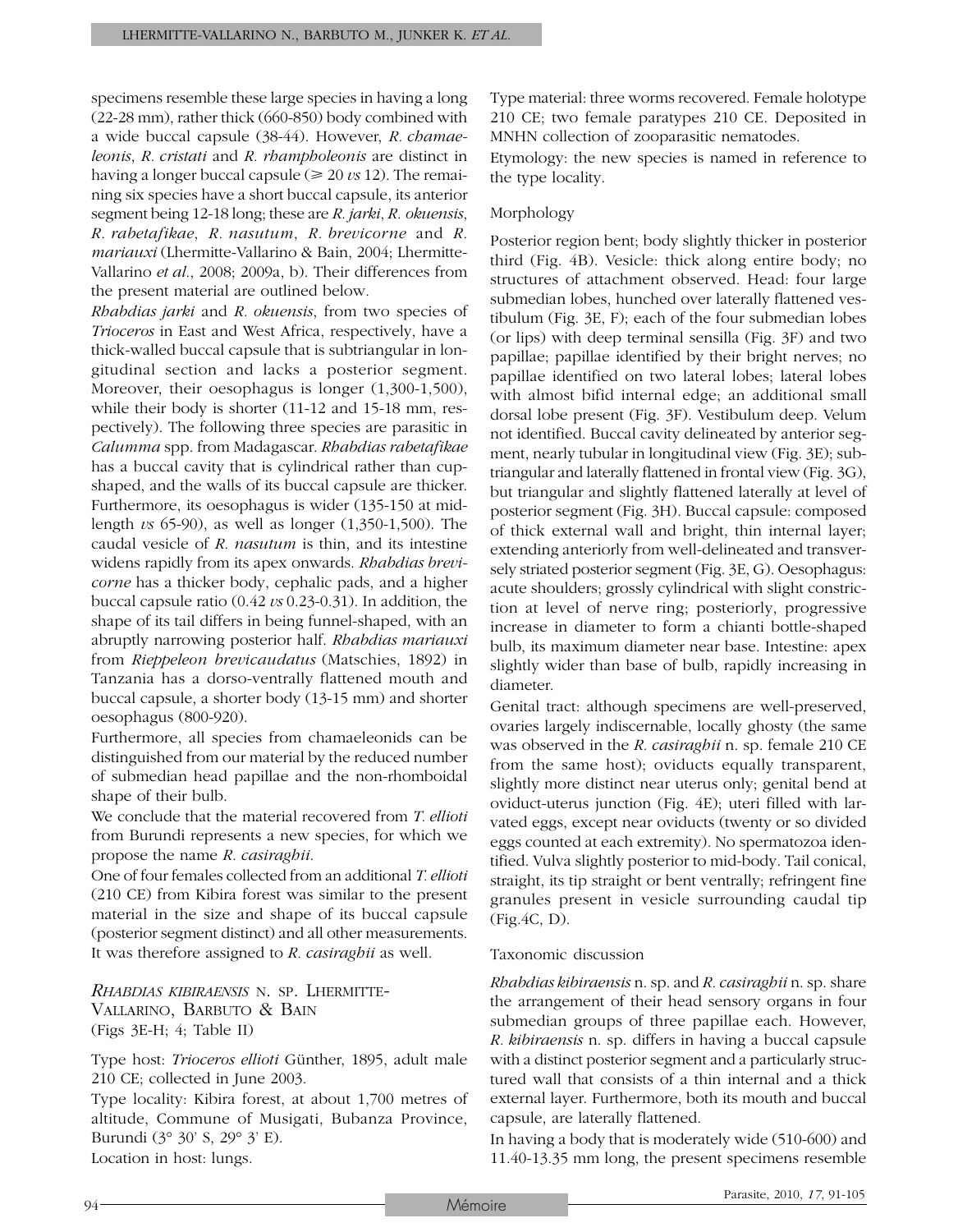

H

30

Fig. 2. – *Rhabdias casiraghii* n. sp. from *Trioceros ellioti*. A. Anterior region, dorso-ventral view, from head to genital tract bend showing ovary with elongated ovulae, tightly coiled oviduct and beginning of uterus; spermatozoa present in the two last parts; four coelomocytes present (holotype). B. Coiled habitus of posterior region (holotype). C. Habitus of anterior region, with body constriction posterior to genital bend level (holotype). D & E. Different shape of bulb in lateral and median view. F. Lateral pores at base of folds of anterior vesicle. G. A pseudocoelomocyte with central nucleus and cytoplasm filled with irregular granules. H. Anterior bend of genital tract, and ovary with few round ovulae; two of the four pseudocoelomocytes figured. I. Tail, right lateral view (holotype). J. Posterior ovary with spermatozoa and ovulae. K. Excretory cell and ducts, nerve ring and lateral chord, right lateral view. Scales in µm: A, D, E, H, I, 200; B, C, 1,000; F, G, 50; J, 300; K, 100.

200

 $\infty$ 

A

Κ

100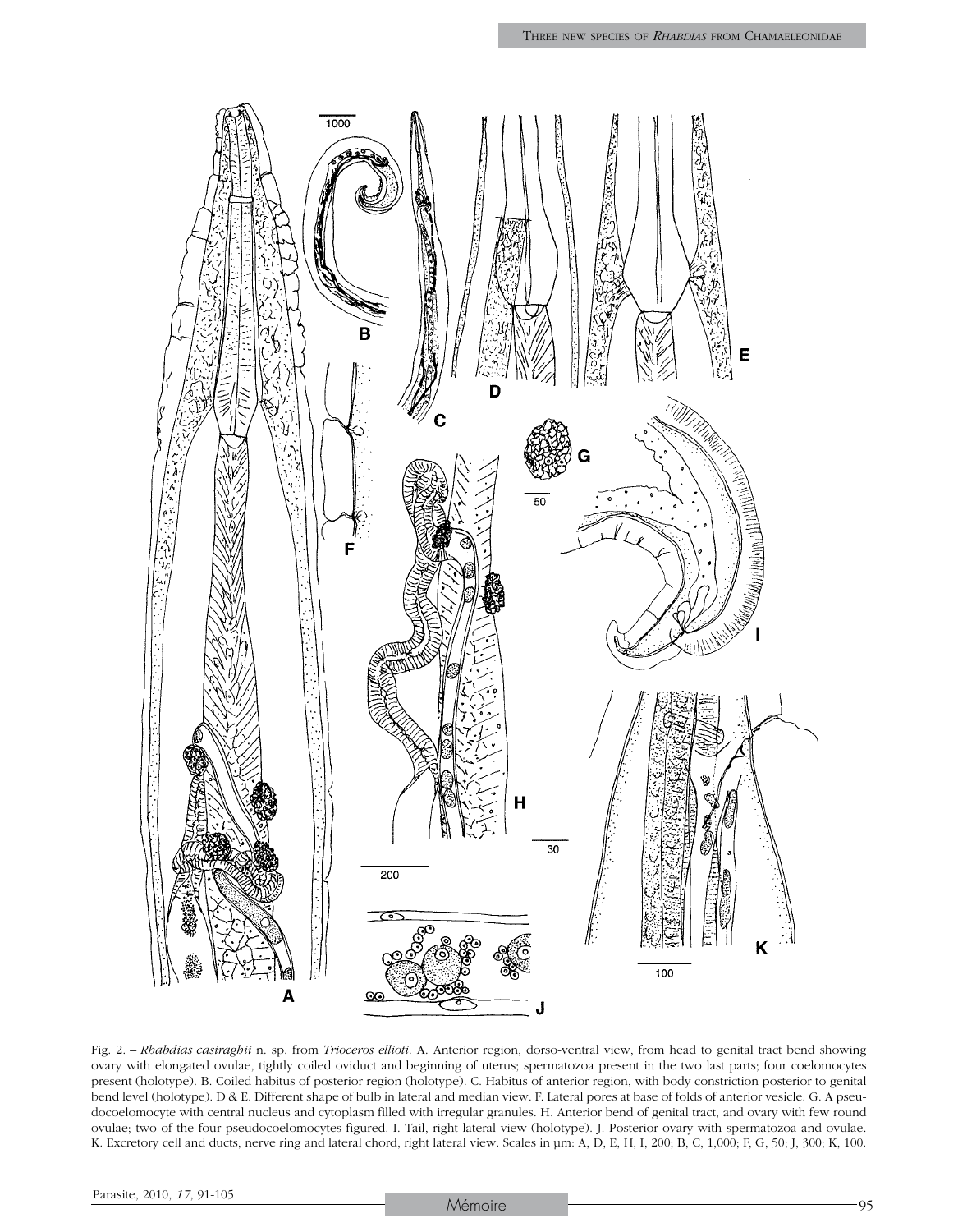| 375-500 (500-750)<br>660-850 (680-970)<br>95-180 (230-300)<br>$10-12(14-16)$<br>$2,100-3,100$<br>1,300-2,900<br>1,055-1,200<br>11.32-14.80<br>22.25-28.2<br>$150 - 210$<br>230-400<br>$0.31 - 0.52$<br>$0.46 - 0.53$<br>$2.11 - 2.47$<br>$0.23 - 0.31$<br>$0.31 - 0.37$<br>325-380<br>Paratype 6<br>560 (680)<br>425 (500)<br>100 (250)<br>$10(15)$<br>2,100<br>$1,\!680$<br>26.25<br>1,110<br>13.15<br>180<br>Spiral<br>250<br>0.50<br>100<br>300<br>0.25<br>2.25<br>$40$<br>$\Xi$<br>0.37<br>0.42<br>80<br>Paratype 5<br>800 <sub>(830)</sub><br>180 (300)<br>385 (518)<br>$12(14)$<br>$_{\rm 3,100}$<br>2,150<br>$14.80\,$<br>Spiral<br>1,175<br><b>180</b><br>250<br>0.46<br>28.2<br>0.35<br>0.52<br>$\Theta^+$<br>380<br>0.30<br>315<br>$\frac{1}{2}$<br>$\tilde{\mathcal{L}}$<br>$\infty$<br>2.4<br>Paratype 4<br>800 (800)<br>130 (260)<br>380 (700)<br>$10\ (16)$<br>$2,100$<br>$1,300$<br>1,110<br>13.31<br>190<br>Spiral<br>260<br>290<br>0.50<br>25.7<br>340<br>0.52<br>0.23<br>0.37<br>2.11<br>$43$<br>$\infty$<br>55<br>Paratype 3<br>800 (800)<br>145 (285)<br>410 (500)<br>12(14)<br>2,825<br>2,700<br>26.22<br>13.40<br>$400$<br>Spiral<br>1,155<br>$210\,$<br>2.47<br>0.32<br>0.51<br>275<br>$\Xi$<br>0.51<br>$43$<br>0.27<br>85<br>85<br>Paratype 2<br>800 (810)<br>120 (230)<br>375 (500)<br>26.30<br>$12\ (14)$<br>$2,100\,$<br>2,900<br>$1,170$<br>13.13<br>180<br>Spiral<br>0.50<br>230<br>0.48<br>290<br>2.25<br>$\overline{44}$<br>80<br>365<br>0.31<br>$\overline{12}$<br>$\overline{2}$<br>0.27<br>Paratype 1<br>850 (970)<br>100 (275)<br>500 (750)<br>$12(14)$<br>2,000<br>1,500<br>25.65<br>1,200<br>Spiral<br>13.55<br>190<br>0.38<br>0.53<br>235<br>0.33<br>$42$<br>0.29<br>2.43<br>325<br>$\overline{78}$<br>285<br>$\frac{1}{2}$<br>$\infty$<br>Holotype<br>800 (860)<br>475 (570)<br>95 (260)<br>$12(14)$<br>22.25<br>1,055<br>150<br>11.32<br>2,150<br>1,350<br>240<br>330<br>Spiral<br>0.37<br>0.36<br>0.31<br>2.30<br>0.51<br>$\overline{10}$<br>65<br>285<br>38<br>65<br>Ratio bulb width / body width at oesophagus end<br>Buccal capsule length: anterior segment (total)<br>Ratio buccal capsule total length / diameter<br>Ratio buccal capsule length / diameter<br>Vestibulum depth (vesicle excluded)<br>Ratio bulb width / oesophagus width<br>Body width at bulb (with vesicle)<br>Buccal capsule external diameter<br>Width at mid-body (with vesicle)<br>Ratio head - vulva / body length<br>Posterior genital bend - tip tail<br>Anterior genital bend - head<br>Width at anus (with vesicle)<br>Vulva - Head (mm)<br>Oesophagus length<br>Oesophagus width<br>Length of tail tip<br>Excretory pore<br><b>Bulb</b> diameter<br>Length (mm)<br>Tail length<br>Nerve ring<br>Specimen<br>Habitus |                                       |            |            |            |
|--------------------------------------------------------------------------------------------------------------------------------------------------------------------------------------------------------------------------------------------------------------------------------------------------------------------------------------------------------------------------------------------------------------------------------------------------------------------------------------------------------------------------------------------------------------------------------------------------------------------------------------------------------------------------------------------------------------------------------------------------------------------------------------------------------------------------------------------------------------------------------------------------------------------------------------------------------------------------------------------------------------------------------------------------------------------------------------------------------------------------------------------------------------------------------------------------------------------------------------------------------------------------------------------------------------------------------------------------------------------------------------------------------------------------------------------------------------------------------------------------------------------------------------------------------------------------------------------------------------------------------------------------------------------------------------------------------------------------------------------------------------------------------------------------------------------------------------------------------------------------------------------------------------------------------------------------------------------------------------------------------------------------------------------------------------------------------------------------------------------------------------------------------------------------------------------------------------------------------------------------------------------------------------------------------------------------------------------------------------------------------------------------------------------------------------------------------------------------------------------------------------------------------------------------------------------------------------------------------------------------------------------------------------------------------------------------------------------------------------------------|---------------------------------------|------------|------------|------------|
|                                                                                                                                                                                                                                                                                                                                                                                                                                                                                                                                                                                                                                                                                                                                                                                                                                                                                                                                                                                                                                                                                                                                                                                                                                                                                                                                                                                                                                                                                                                                                                                                                                                                                                                                                                                                                                                                                                                                                                                                                                                                                                                                                                                                                                                                                                                                                                                                                                                                                                                                                                                                                                                                                                                                                  |                                       |            |            |            |
|                                                                                                                                                                                                                                                                                                                                                                                                                                                                                                                                                                                                                                                                                                                                                                                                                                                                                                                                                                                                                                                                                                                                                                                                                                                                                                                                                                                                                                                                                                                                                                                                                                                                                                                                                                                                                                                                                                                                                                                                                                                                                                                                                                                                                                                                                                                                                                                                                                                                                                                                                                                                                                                                                                                                                  |                                       |            |            |            |
|                                                                                                                                                                                                                                                                                                                                                                                                                                                                                                                                                                                                                                                                                                                                                                                                                                                                                                                                                                                                                                                                                                                                                                                                                                                                                                                                                                                                                                                                                                                                                                                                                                                                                                                                                                                                                                                                                                                                                                                                                                                                                                                                                                                                                                                                                                                                                                                                                                                                                                                                                                                                                                                                                                                                                  |                                       |            |            |            |
|                                                                                                                                                                                                                                                                                                                                                                                                                                                                                                                                                                                                                                                                                                                                                                                                                                                                                                                                                                                                                                                                                                                                                                                                                                                                                                                                                                                                                                                                                                                                                                                                                                                                                                                                                                                                                                                                                                                                                                                                                                                                                                                                                                                                                                                                                                                                                                                                                                                                                                                                                                                                                                                                                                                                                  |                                       |            |            |            |
|                                                                                                                                                                                                                                                                                                                                                                                                                                                                                                                                                                                                                                                                                                                                                                                                                                                                                                                                                                                                                                                                                                                                                                                                                                                                                                                                                                                                                                                                                                                                                                                                                                                                                                                                                                                                                                                                                                                                                                                                                                                                                                                                                                                                                                                                                                                                                                                                                                                                                                                                                                                                                                                                                                                                                  |                                       |            |            |            |
|                                                                                                                                                                                                                                                                                                                                                                                                                                                                                                                                                                                                                                                                                                                                                                                                                                                                                                                                                                                                                                                                                                                                                                                                                                                                                                                                                                                                                                                                                                                                                                                                                                                                                                                                                                                                                                                                                                                                                                                                                                                                                                                                                                                                                                                                                                                                                                                                                                                                                                                                                                                                                                                                                                                                                  |                                       |            |            |            |
|                                                                                                                                                                                                                                                                                                                                                                                                                                                                                                                                                                                                                                                                                                                                                                                                                                                                                                                                                                                                                                                                                                                                                                                                                                                                                                                                                                                                                                                                                                                                                                                                                                                                                                                                                                                                                                                                                                                                                                                                                                                                                                                                                                                                                                                                                                                                                                                                                                                                                                                                                                                                                                                                                                                                                  |                                       |            |            |            |
|                                                                                                                                                                                                                                                                                                                                                                                                                                                                                                                                                                                                                                                                                                                                                                                                                                                                                                                                                                                                                                                                                                                                                                                                                                                                                                                                                                                                                                                                                                                                                                                                                                                                                                                                                                                                                                                                                                                                                                                                                                                                                                                                                                                                                                                                                                                                                                                                                                                                                                                                                                                                                                                                                                                                                  |                                       |            |            |            |
|                                                                                                                                                                                                                                                                                                                                                                                                                                                                                                                                                                                                                                                                                                                                                                                                                                                                                                                                                                                                                                                                                                                                                                                                                                                                                                                                                                                                                                                                                                                                                                                                                                                                                                                                                                                                                                                                                                                                                                                                                                                                                                                                                                                                                                                                                                                                                                                                                                                                                                                                                                                                                                                                                                                                                  |                                       |            |            |            |
|                                                                                                                                                                                                                                                                                                                                                                                                                                                                                                                                                                                                                                                                                                                                                                                                                                                                                                                                                                                                                                                                                                                                                                                                                                                                                                                                                                                                                                                                                                                                                                                                                                                                                                                                                                                                                                                                                                                                                                                                                                                                                                                                                                                                                                                                                                                                                                                                                                                                                                                                                                                                                                                                                                                                                  |                                       |            |            |            |
|                                                                                                                                                                                                                                                                                                                                                                                                                                                                                                                                                                                                                                                                                                                                                                                                                                                                                                                                                                                                                                                                                                                                                                                                                                                                                                                                                                                                                                                                                                                                                                                                                                                                                                                                                                                                                                                                                                                                                                                                                                                                                                                                                                                                                                                                                                                                                                                                                                                                                                                                                                                                                                                                                                                                                  |                                       |            |            |            |
|                                                                                                                                                                                                                                                                                                                                                                                                                                                                                                                                                                                                                                                                                                                                                                                                                                                                                                                                                                                                                                                                                                                                                                                                                                                                                                                                                                                                                                                                                                                                                                                                                                                                                                                                                                                                                                                                                                                                                                                                                                                                                                                                                                                                                                                                                                                                                                                                                                                                                                                                                                                                                                                                                                                                                  |                                       |            |            |            |
|                                                                                                                                                                                                                                                                                                                                                                                                                                                                                                                                                                                                                                                                                                                                                                                                                                                                                                                                                                                                                                                                                                                                                                                                                                                                                                                                                                                                                                                                                                                                                                                                                                                                                                                                                                                                                                                                                                                                                                                                                                                                                                                                                                                                                                                                                                                                                                                                                                                                                                                                                                                                                                                                                                                                                  |                                       |            |            |            |
|                                                                                                                                                                                                                                                                                                                                                                                                                                                                                                                                                                                                                                                                                                                                                                                                                                                                                                                                                                                                                                                                                                                                                                                                                                                                                                                                                                                                                                                                                                                                                                                                                                                                                                                                                                                                                                                                                                                                                                                                                                                                                                                                                                                                                                                                                                                                                                                                                                                                                                                                                                                                                                                                                                                                                  |                                       |            |            |            |
|                                                                                                                                                                                                                                                                                                                                                                                                                                                                                                                                                                                                                                                                                                                                                                                                                                                                                                                                                                                                                                                                                                                                                                                                                                                                                                                                                                                                                                                                                                                                                                                                                                                                                                                                                                                                                                                                                                                                                                                                                                                                                                                                                                                                                                                                                                                                                                                                                                                                                                                                                                                                                                                                                                                                                  |                                       |            |            |            |
|                                                                                                                                                                                                                                                                                                                                                                                                                                                                                                                                                                                                                                                                                                                                                                                                                                                                                                                                                                                                                                                                                                                                                                                                                                                                                                                                                                                                                                                                                                                                                                                                                                                                                                                                                                                                                                                                                                                                                                                                                                                                                                                                                                                                                                                                                                                                                                                                                                                                                                                                                                                                                                                                                                                                                  |                                       |            |            |            |
|                                                                                                                                                                                                                                                                                                                                                                                                                                                                                                                                                                                                                                                                                                                                                                                                                                                                                                                                                                                                                                                                                                                                                                                                                                                                                                                                                                                                                                                                                                                                                                                                                                                                                                                                                                                                                                                                                                                                                                                                                                                                                                                                                                                                                                                                                                                                                                                                                                                                                                                                                                                                                                                                                                                                                  |                                       |            |            |            |
|                                                                                                                                                                                                                                                                                                                                                                                                                                                                                                                                                                                                                                                                                                                                                                                                                                                                                                                                                                                                                                                                                                                                                                                                                                                                                                                                                                                                                                                                                                                                                                                                                                                                                                                                                                                                                                                                                                                                                                                                                                                                                                                                                                                                                                                                                                                                                                                                                                                                                                                                                                                                                                                                                                                                                  |                                       |            |            |            |
|                                                                                                                                                                                                                                                                                                                                                                                                                                                                                                                                                                                                                                                                                                                                                                                                                                                                                                                                                                                                                                                                                                                                                                                                                                                                                                                                                                                                                                                                                                                                                                                                                                                                                                                                                                                                                                                                                                                                                                                                                                                                                                                                                                                                                                                                                                                                                                                                                                                                                                                                                                                                                                                                                                                                                  |                                       |            |            |            |
|                                                                                                                                                                                                                                                                                                                                                                                                                                                                                                                                                                                                                                                                                                                                                                                                                                                                                                                                                                                                                                                                                                                                                                                                                                                                                                                                                                                                                                                                                                                                                                                                                                                                                                                                                                                                                                                                                                                                                                                                                                                                                                                                                                                                                                                                                                                                                                                                                                                                                                                                                                                                                                                                                                                                                  |                                       |            |            |            |
|                                                                                                                                                                                                                                                                                                                                                                                                                                                                                                                                                                                                                                                                                                                                                                                                                                                                                                                                                                                                                                                                                                                                                                                                                                                                                                                                                                                                                                                                                                                                                                                                                                                                                                                                                                                                                                                                                                                                                                                                                                                                                                                                                                                                                                                                                                                                                                                                                                                                                                                                                                                                                                                                                                                                                  |                                       |            |            |            |
|                                                                                                                                                                                                                                                                                                                                                                                                                                                                                                                                                                                                                                                                                                                                                                                                                                                                                                                                                                                                                                                                                                                                                                                                                                                                                                                                                                                                                                                                                                                                                                                                                                                                                                                                                                                                                                                                                                                                                                                                                                                                                                                                                                                                                                                                                                                                                                                                                                                                                                                                                                                                                                                                                                                                                  |                                       |            |            |            |
|                                                                                                                                                                                                                                                                                                                                                                                                                                                                                                                                                                                                                                                                                                                                                                                                                                                                                                                                                                                                                                                                                                                                                                                                                                                                                                                                                                                                                                                                                                                                                                                                                                                                                                                                                                                                                                                                                                                                                                                                                                                                                                                                                                                                                                                                                                                                                                                                                                                                                                                                                                                                                                                                                                                                                  |                                       |            |            |            |
|                                                                                                                                                                                                                                                                                                                                                                                                                                                                                                                                                                                                                                                                                                                                                                                                                                                                                                                                                                                                                                                                                                                                                                                                                                                                                                                                                                                                                                                                                                                                                                                                                                                                                                                                                                                                                                                                                                                                                                                                                                                                                                                                                                                                                                                                                                                                                                                                                                                                                                                                                                                                                                                                                                                                                  |                                       |            |            |            |
| rhomboidal<br>rhomboidal                                                                                                                                                                                                                                                                                                                                                                                                                                                                                                                                                                                                                                                                                                                                                                                                                                                                                                                                                                                                                                                                                                                                                                                                                                                                                                                                                                                                                                                                                                                                                                                                                                                                                                                                                                                                                                                                                                                                                                                                                                                                                                                                                                                                                                                                                                                                                                                                                                                                                                                                                                                                                                                                                                                         | rhomboida<br>rhomboidal<br>rhomboidal | rhomboidal | rhomboidal | Bulb shape |
| thin<br>$\lim$<br>$\lim$<br>$\lim$<br>thin<br>thin<br>thin<br>Apex of intestine                                                                                                                                                                                                                                                                                                                                                                                                                                                                                                                                                                                                                                                                                                                                                                                                                                                                                                                                                                                                                                                                                                                                                                                                                                                                                                                                                                                                                                                                                                                                                                                                                                                                                                                                                                                                                                                                                                                                                                                                                                                                                                                                                                                                                                                                                                                                                                                                                                                                                                                                                                                                                                                                  |                                       |            |            |            |
| S<br>S<br>S<br><u>ರ</u><br>S<br>S<br>Tail shape                                                                                                                                                                                                                                                                                                                                                                                                                                                                                                                                                                                                                                                                                                                                                                                                                                                                                                                                                                                                                                                                                                                                                                                                                                                                                                                                                                                                                                                                                                                                                                                                                                                                                                                                                                                                                                                                                                                                                                                                                                                                                                                                                                                                                                                                                                                                                                                                                                                                                                                                                                                                                                                                                                  |                                       |            |            |            |
| P<br>P<br>J<br>$\infty$<br>$\infty$<br>$\infty$<br>þ<br>Tail tip                                                                                                                                                                                                                                                                                                                                                                                                                                                                                                                                                                                                                                                                                                                                                                                                                                                                                                                                                                                                                                                                                                                                                                                                                                                                                                                                                                                                                                                                                                                                                                                                                                                                                                                                                                                                                                                                                                                                                                                                                                                                                                                                                                                                                                                                                                                                                                                                                                                                                                                                                                                                                                                                                 |                                       |            |            |            |

Lhermitte-Vallarino N., Barbuto M., Junker K. *et al*.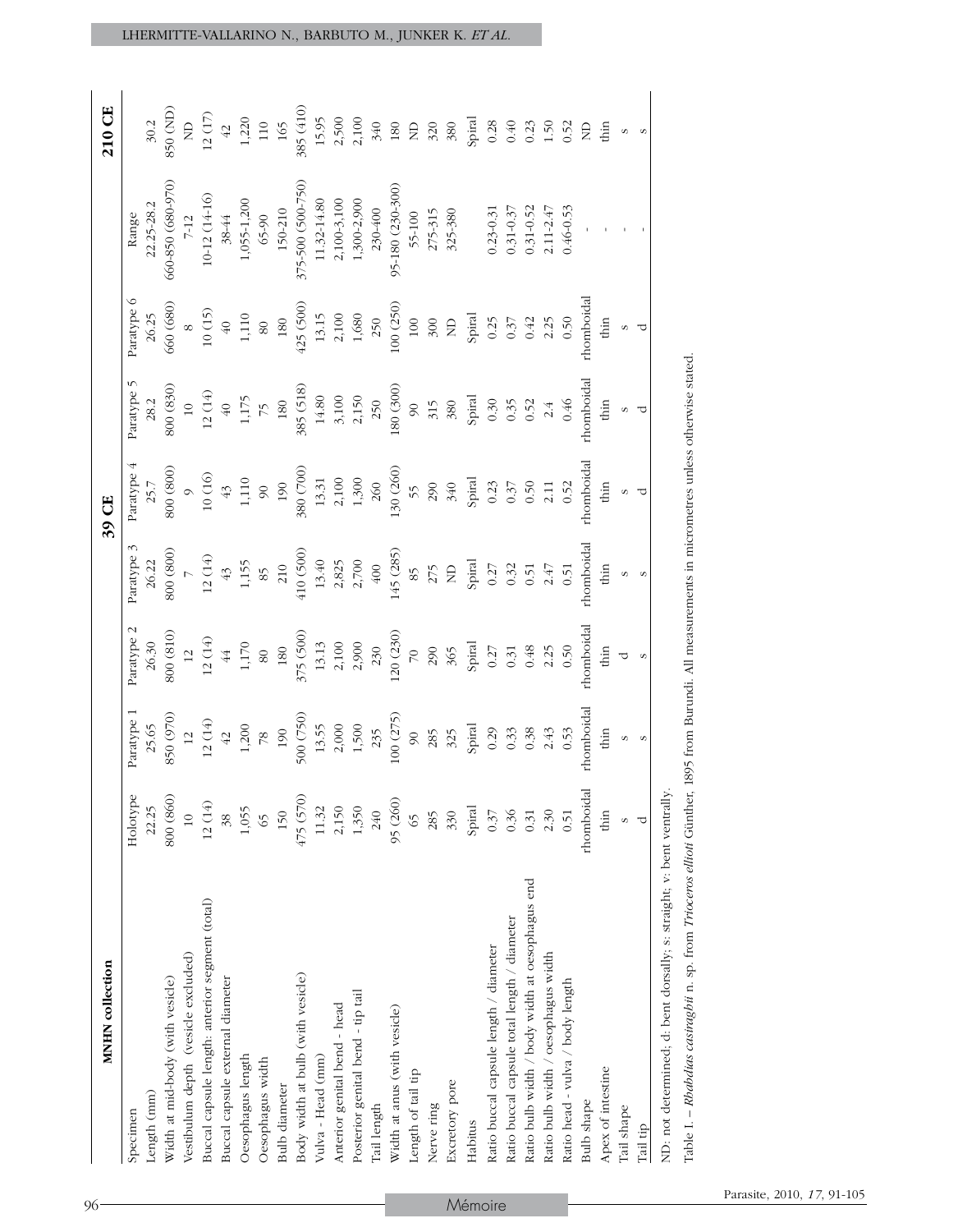

Fig. 3. – Head of *Rhabdias* n. spp. from *Trioceros ellioti*. A-D. *R. casiraghii* n. sp., a paratype. A. Right lateral view. B. Head papillae, apical view (velum not represented). C. Internal delination of velum with two lateral notches (inner line) and apex of buccal capsule (outer line), in front view. D. Transverse section of buccal capsule and, posteriorly, junction with oesophagus. E-H. *R*. *kibiraensis* n. sp., a paratype. E. Head, right lateral view. F. Head papillae, apical view. G. Buccal capsule, optical transverse section. H. Posterior segment, en face view. Scales in µm: A-H, 20.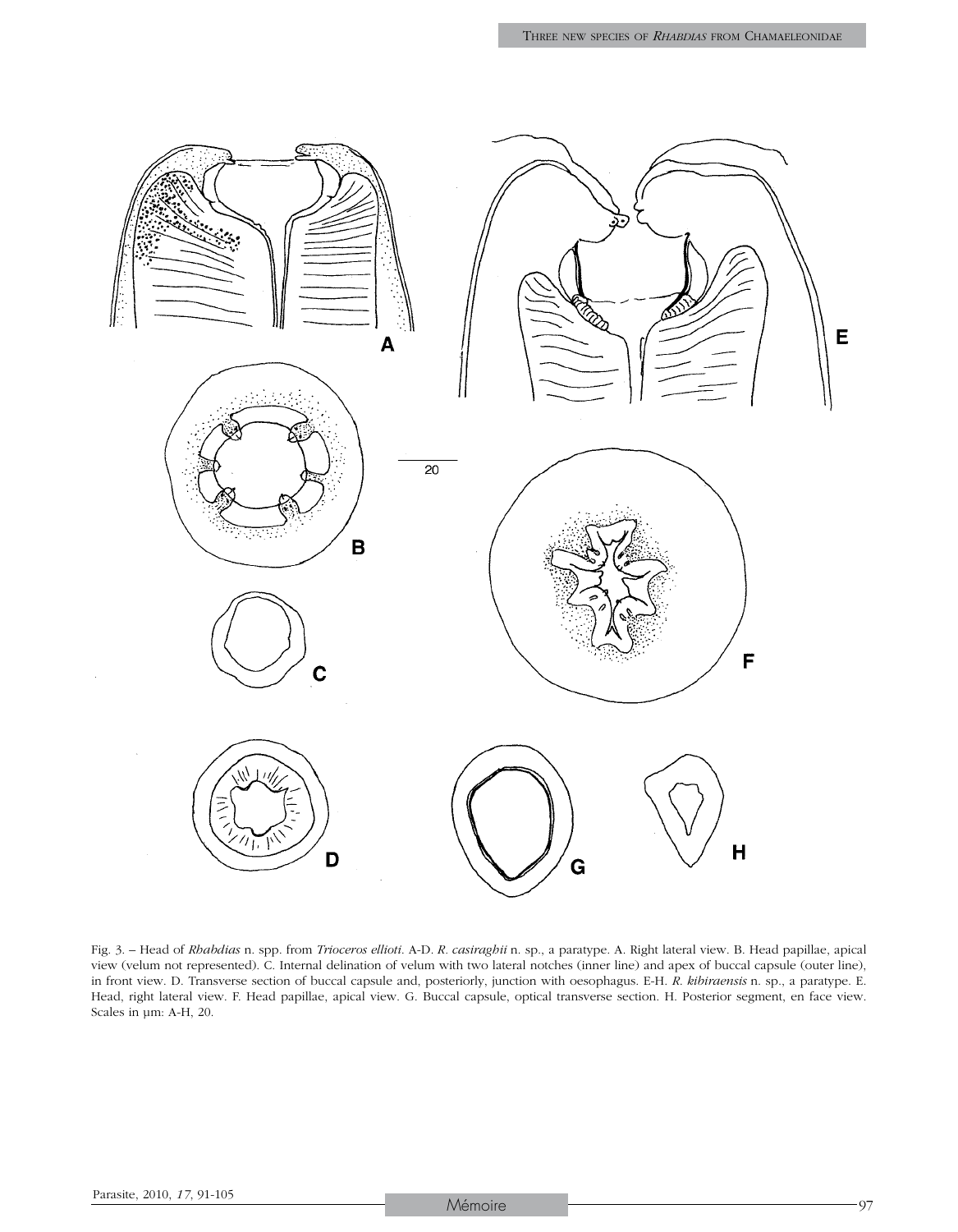

Fig. 4. – *Rhabdias kibiraensis* n. sp. from *Trioceros ellioti,* from Burundi. A. Anterior region, right lateral view (holotype). B. Habitus, right lateral view (holotype). C. Tail, right lateral view (holotype). D. Caudal extremity with refringent granules (a paratype). E. Anterior genital bend with transparent oviduct and beginning of uterus (body vesicle on right) (holotype). Scales in µm: A, E, 300; B, 600; C, 150; D, 40.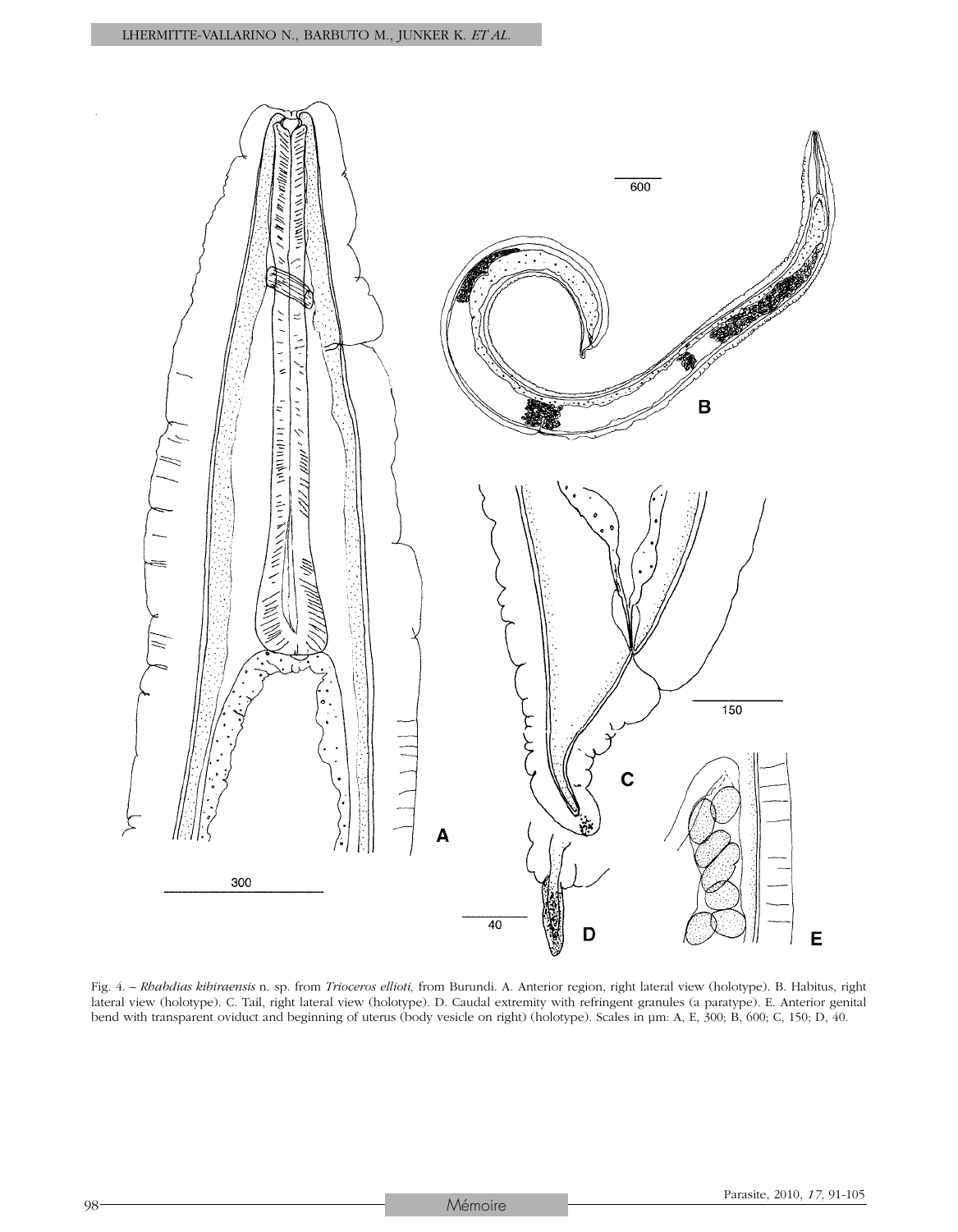|                            | Rhabdias species                                                                                                                                                                                |                                                                      | R. kibiraensis n. sp.                                    |                                                                                                                                                                                                                                                                                               |                                                                                             |                                                                                                | R. brygooi n. sp.                              |                                                                                                                                                                                                                                                                                                                                                                                                                    |
|----------------------------|-------------------------------------------------------------------------------------------------------------------------------------------------------------------------------------------------|----------------------------------------------------------------------|----------------------------------------------------------|-----------------------------------------------------------------------------------------------------------------------------------------------------------------------------------------------------------------------------------------------------------------------------------------------|---------------------------------------------------------------------------------------------|------------------------------------------------------------------------------------------------|------------------------------------------------|--------------------------------------------------------------------------------------------------------------------------------------------------------------------------------------------------------------------------------------------------------------------------------------------------------------------------------------------------------------------------------------------------------------------|
|                            | MNHN collection number                                                                                                                                                                          | 210 CE                                                               | $210 \, \text{CE}$                                       | $210\,$ CE                                                                                                                                                                                                                                                                                    | 214 CE                                                                                      | 214 CE                                                                                         | $214$ CE                                       | 217 CE                                                                                                                                                                                                                                                                                                                                                                                                             |
| Parasite, 2010, 17, 91-105 | Specimen                                                                                                                                                                                        | Holotype                                                             | Paratype 1                                               | Paratype 2                                                                                                                                                                                                                                                                                    | Holotype<br>fixed                                                                           | Holotype<br>alive                                                                              | Paratype<br>fixed, except*                     |                                                                                                                                                                                                                                                                                                                                                                                                                    |
|                            | Length (mm)                                                                                                                                                                                     | 12.30                                                                |                                                          |                                                                                                                                                                                                                                                                                               | $13.8\,$                                                                                    | 9.6                                                                                            | $8.65*$                                        |                                                                                                                                                                                                                                                                                                                                                                                                                    |
|                            | Width at mid-body (with vesicle)                                                                                                                                                                | 540 (580)                                                            | $11.40$<br>510 (530)                                     | $13.35$<br>$600 (690)$                                                                                                                                                                                                                                                                        | 480 (500)                                                                                   | 600                                                                                            | (450)                                          | 9.2 $\frac{3}{400}$                                                                                                                                                                                                                                                                                                                                                                                                |
|                            | Vestibulum depth (vesicle excluded)                                                                                                                                                             | $\overline{21}$                                                      | 23                                                       | $\overline{12}$                                                                                                                                                                                                                                                                               | $\overline{15}$                                                                             | $\Xi$                                                                                          | $\frac{24}{5}$                                 | $222258728888288$                                                                                                                                                                                                                                                                                                                                                                                                  |
|                            | Buccal capsule length: anterior segment (total)                                                                                                                                                 | 15(22)                                                               | $18\ (26)$                                               | 15(22)                                                                                                                                                                                                                                                                                        | $14\ (20)$                                                                                  |                                                                                                | $14\ (18)$                                     |                                                                                                                                                                                                                                                                                                                                                                                                                    |
|                            | Buccal capsule external diameter                                                                                                                                                                | $41$                                                                 | $\frac{44}{3}$                                           |                                                                                                                                                                                                                                                                                               | $\overline{25}$                                                                             |                                                                                                | 28                                             |                                                                                                                                                                                                                                                                                                                                                                                                                    |
|                            | Oesophagus length                                                                                                                                                                               | $1,035$<br>65<br>150                                                 | $1,03$ 80                                                |                                                                                                                                                                                                                                                                                               | 820                                                                                         | $288$                                                                                          | $800\,$                                        |                                                                                                                                                                                                                                                                                                                                                                                                                    |
|                            | Oesophagus width at mid-length                                                                                                                                                                  |                                                                      |                                                          |                                                                                                                                                                                                                                                                                               |                                                                                             |                                                                                                | $100\,$                                        |                                                                                                                                                                                                                                                                                                                                                                                                                    |
|                            | Bulb diameter                                                                                                                                                                                   |                                                                      |                                                          |                                                                                                                                                                                                                                                                                               |                                                                                             |                                                                                                | $180\,$                                        |                                                                                                                                                                                                                                                                                                                                                                                                                    |
|                            | Body width at bulb (with vesicle)                                                                                                                                                               | $\begin{array}{c} 325 \ (520) \\ 7.00 \\ 2.380 \\ 1,600 \end{array}$ | 150<br>340 (430)<br>6.30<br>$6,30$<br>2,480<br>2,200     | 42<br>1,03<br>62<br>50<br>50<br>50<br>7,750<br>7,750<br>7,750<br>7,750<br>7,850<br>7,93<br>7,93<br>7,93<br>7,93<br>7,07<br>7,1550<br>7,1550<br>7,1550<br>7,1550<br>7,1550<br>7,1550<br>7,1550<br>7,1550<br>7,1550<br>7,1550<br>7,1550<br>7,1550<br>7,1550<br>7,1550<br>7,1550<br>7,1550<br>7, | 100<br>160<br>160<br>250 (275)<br>7<br>1,750<br>1600<br>340 (360)<br>340 (360)<br>150 (165) | $\begin{array}{cccccc} \Xi & \Xi & \Xi & \Xi & \Xi \\ \Xi & \Xi & \Xi & \Xi & \Xi \end{array}$ | 280 (315)<br>4.45*<br>ND                       |                                                                                                                                                                                                                                                                                                                                                                                                                    |
|                            | Vulva - Head (mm)                                                                                                                                                                               |                                                                      |                                                          |                                                                                                                                                                                                                                                                                               |                                                                                             |                                                                                                |                                                |                                                                                                                                                                                                                                                                                                                                                                                                                    |
|                            | Anterior genital bend - head                                                                                                                                                                    |                                                                      |                                                          |                                                                                                                                                                                                                                                                                               |                                                                                             |                                                                                                |                                                |                                                                                                                                                                                                                                                                                                                                                                                                                    |
|                            | Posterior genital bend - tip tail                                                                                                                                                               |                                                                      |                                                          |                                                                                                                                                                                                                                                                                               |                                                                                             | $\Xi$                                                                                          |                                                | $800\,$                                                                                                                                                                                                                                                                                                                                                                                                            |
|                            | Tail length                                                                                                                                                                                     | 300                                                                  | $270\,$                                                  |                                                                                                                                                                                                                                                                                               |                                                                                             | $400\,$                                                                                        | $\overline{250}$                               | 340                                                                                                                                                                                                                                                                                                                                                                                                                |
|                            | Width at anus (with vesicle)                                                                                                                                                                    | 140 $(200)$                                                          | $130\ (210)$                                             |                                                                                                                                                                                                                                                                                               |                                                                                             | 120 (150)                                                                                      | 150 (210)                                      | 100(130)                                                                                                                                                                                                                                                                                                                                                                                                           |
|                            | Length of tail tip                                                                                                                                                                              | 43                                                                   | $40\,$                                                   |                                                                                                                                                                                                                                                                                               | 45                                                                                          | $\oplus$ $\cong$                                                                               | $40$                                           | $\mathfrak{Z}$                                                                                                                                                                                                                                                                                                                                                                                                     |
| Mémoire                    | Nerve ring                                                                                                                                                                                      | 325                                                                  | $350$<br>415                                             |                                                                                                                                                                                                                                                                                               | 280                                                                                         |                                                                                                | 270<br>350                                     | $^{250}$ $\rm \stackrel{\textstyle >}{\textstyle \sim}$                                                                                                                                                                                                                                                                                                                                                            |
|                            | Excretory pore                                                                                                                                                                                  | $400\,$                                                              |                                                          |                                                                                                                                                                                                                                                                                               | $\Xi$                                                                                       | $\Xi$                                                                                          |                                                |                                                                                                                                                                                                                                                                                                                                                                                                                    |
|                            | Habitus, expressed as letter                                                                                                                                                                    |                                                                      |                                                          |                                                                                                                                                                                                                                                                                               |                                                                                             | $\infty$                                                                                       | $\circ$                                        |                                                                                                                                                                                                                                                                                                                                                                                                                    |
|                            | Ratio buccal capsule length / diameter                                                                                                                                                          |                                                                      |                                                          |                                                                                                                                                                                                                                                                                               |                                                                                             |                                                                                                |                                                |                                                                                                                                                                                                                                                                                                                                                                                                                    |
|                            | Ratio buccal capsule total length / diameter                                                                                                                                                    | $\begin{array}{c} 1 \\ 0.36 \\ 0.53 \end{array}$                     | $\begin{array}{c} 1 \\ 0.40 \\ 0.59 \\ 0.44 \end{array}$ | $\begin{array}{c} 1 \\ 0.35 \\ 0.52 \\ 0.44 \\ 0.41 \\ 0.53 \end{array}$                                                                                                                                                                                                                      | $\frac{1}{0.56}$<br>0.80<br>0.64                                                            | E E E                                                                                          | $0.50$<br>$0.64$<br>$0.64$<br>$1.80$<br>$1.80$ |                                                                                                                                                                                                                                                                                                                                                                                                                    |
|                            | Ratio bulb width / body width at oesophagus end                                                                                                                                                 | 0.46                                                                 |                                                          |                                                                                                                                                                                                                                                                                               |                                                                                             |                                                                                                |                                                |                                                                                                                                                                                                                                                                                                                                                                                                                    |
|                            | Ratio bulb width / oesophagus width                                                                                                                                                             |                                                                      | $1.87$<br>0.55                                           |                                                                                                                                                                                                                                                                                               |                                                                                             | $\mathrel{\mathop{\boxtimes}}$                                                                 |                                                |                                                                                                                                                                                                                                                                                                                                                                                                                    |
|                            | Ratio head - vulva / body length                                                                                                                                                                | $2.30$<br>0.57                                                       |                                                          |                                                                                                                                                                                                                                                                                               | $1.60$<br>0.50                                                                              | $\mathsf{B}$                                                                                   |                                                |                                                                                                                                                                                                                                                                                                                                                                                                                    |
|                            | <b>Bulb</b> shape                                                                                                                                                                               | chianti bottle                                                       | chianti bottle                                           | chianti bottle                                                                                                                                                                                                                                                                                | $_{\rm oval}$                                                                               | $\infty$                                                                                       | oval                                           | $\begin{array}{c} \circ \\ \circ \\ \circ \\ \circ \\ \end{array} \begin{array}{c} \circ \\ \circ \\ \circ \\ \end{array} \begin{array}{c} \circ \\ \circ \\ \circ \\ \end{array} \begin{array}{c} \circ \\ \circ \\ \circ \\ \end{array} \begin{array}{c} \circ \\ \circ \\ \circ \\ \end{array} \begin{array}{c} \circ \\ \circ \\ \circ \\ \end{array} \begin{array}{c} \circ \\ \circ \\ \circ \\ \end{array}$ |
|                            | Apex of intestine                                                                                                                                                                               | thick                                                                | thick                                                    | thick                                                                                                                                                                                                                                                                                         | thin                                                                                        | thin                                                                                           | thin                                           |                                                                                                                                                                                                                                                                                                                                                                                                                    |
|                            | Tail shape                                                                                                                                                                                      | $\circ$                                                              | $\circ$                                                  | $\circ$                                                                                                                                                                                                                                                                                       | $\circ$                                                                                     | $\circ$                                                                                        | $\geq$                                         | $\overline{a}$                                                                                                                                                                                                                                                                                                                                                                                                     |
|                            | Tail tip                                                                                                                                                                                        | $\sim$                                                               |                                                          | $\triangleright$                                                                                                                                                                                                                                                                              | $\infty$                                                                                    |                                                                                                | $\infty$                                       | $\sim$                                                                                                                                                                                                                                                                                                                                                                                                             |
|                            | ND: not determined; s: straight; v: bent ventrally.                                                                                                                                             |                                                                      |                                                          |                                                                                                                                                                                                                                                                                               |                                                                                             |                                                                                                |                                                |                                                                                                                                                                                                                                                                                                                                                                                                                    |
|                            | Table II. - Rhabdias kibiraensis n. sp. from Trioceros ellioti Günther, 1895 from Burundi, and R. brygooi n. sp. from Brookesia superciliaris (Kuhl, 1820) from Madagascar. All measurements in |                                                                      |                                                          |                                                                                                                                                                                                                                                                                               |                                                                                             |                                                                                                |                                                |                                                                                                                                                                                                                                                                                                                                                                                                                    |
|                            | micrometres unless otherwise stated.                                                                                                                                                            |                                                                      |                                                          |                                                                                                                                                                                                                                                                                               |                                                                                             |                                                                                                |                                                |                                                                                                                                                                                                                                                                                                                                                                                                                    |
|                            |                                                                                                                                                                                                 |                                                                      |                                                          |                                                                                                                                                                                                                                                                                               |                                                                                             |                                                                                                |                                                |                                                                                                                                                                                                                                                                                                                                                                                                                    |
|                            |                                                                                                                                                                                                 |                                                                      |                                                          |                                                                                                                                                                                                                                                                                               |                                                                                             |                                                                                                |                                                |                                                                                                                                                                                                                                                                                                                                                                                                                    |
|                            |                                                                                                                                                                                                 |                                                                      |                                                          |                                                                                                                                                                                                                                                                                               |                                                                                             |                                                                                                |                                                |                                                                                                                                                                                                                                                                                                                                                                                                                    |
| 99                         |                                                                                                                                                                                                 |                                                                      |                                                          |                                                                                                                                                                                                                                                                                               |                                                                                             |                                                                                                |                                                |                                                                                                                                                                                                                                                                                                                                                                                                                    |

Table II. - *Rhabdias kibiraensis* n. sp. from *Trioceros ellioti* Günther, 1895 from Burundi, and *R. brygooi* n. sp. from *Brookesia superciliaris* ( Kuhl, 1820) from Madagascar. All measurements in micrometres unless otherwise stated.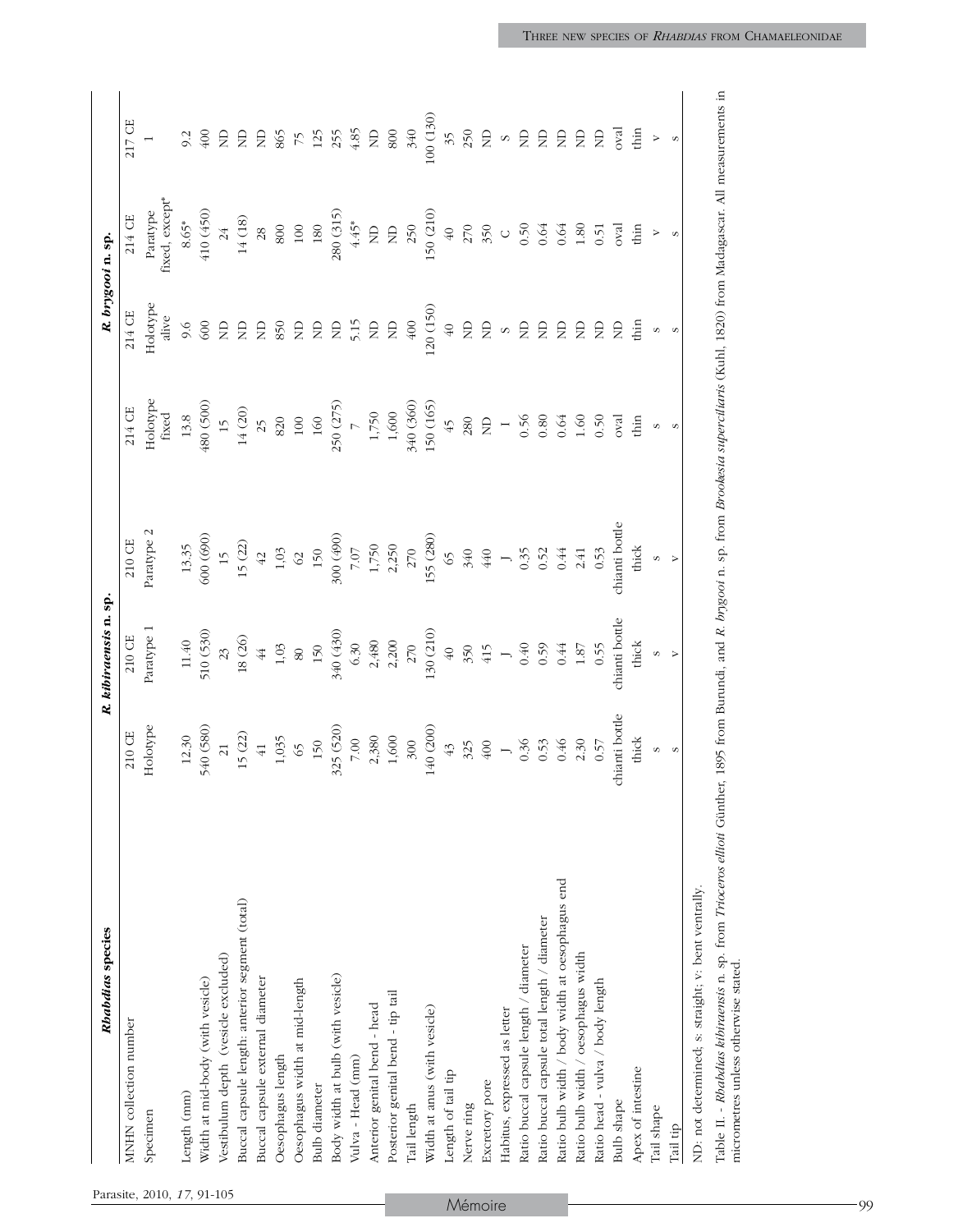

Fig. 5. – *Rhabdias brygooi* n. sp. from *Brookesia superciliaris,* from Madagascar. A-E. Holotype. A. Anterior region with pseudocoelomocytes and anterior bend of genital tract, dorso-ventral view. B. Anterior bend of genital tract with end of ovary, oviduct with a larva and spermatozoa, and beginning of uterus. C. Tail, left lateral view. D. Tail point. E. Testis zone in anterior ovary. F-H. Paratype. F. Caudal region, left lateral view. G. Head, in front view. H. Anterior region, right lateral view (lateral chord reported in five places from head to intestine level). Scales in µm: A, B, 250; C, E, F, H, 100; D, G, 30.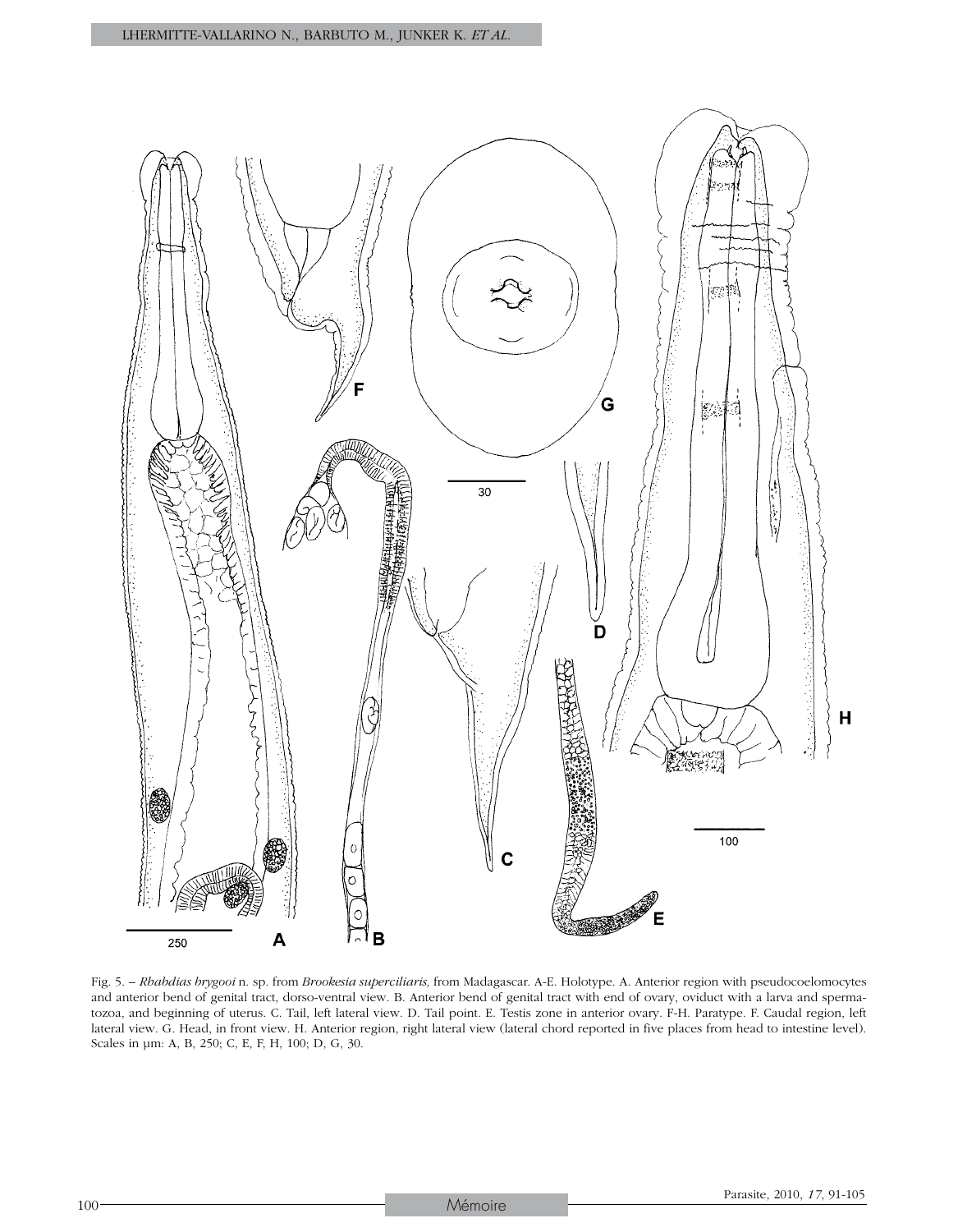*R. jarki* collected at the same locality (Lhermitte-Vallarino & Bain, 2004). However, *R. jarki* has several distinct characters: a thin vesicle; the protuberances that bear the head papillae are well spaced from one another; the buccal capsule is not flattened laterally; the buccal capsule wall is more or less triangular in longitudinal optical section and a distinct posterior segment is absent. Furthermore, the oesophagus is longer (1,380-1,500 *vs* 1,030-1,035) and its bulb is not chianti bottle-shaped. Of all other species of *Rhabdias* parasitic in chamaeleonids only one, *Rhabdias* sp. from *Calumma brevicorne* in Madagascar, has a laterally flattened mouth. Specimens of *Rhabdias* sp. were not fully mature and measured 6-7 mm in length. They were smaller than the present specimens with respect to all other measurements as well. While having a distinct posterior segment like *R. kibiraensis* n. sp., the wall of the anterior segment of the buccal capsule of *Rhabdias* sp. has a simple structure (Lhermitte-Vallarino *et al*., 2009b).

We consider the specimens from *T. ellioti* from Burundi a new species, for which we propose the name *R. kibiraensis*.

*Rhabdias brygooi* n. sp. Lhermitte-Vallarino, Barbuto & Bain (Figs. 5 & 6; Table II)

Type host: *Brookesia superciliaris* (Kuhl, 1820). Collection date unknown.

Type locality: unknown; distribution of host species ranges from East to North East Region of Madagascar (Glaw & Vences, 2007).

Location in host: lungs.

Type material: two worms recovered. Female holotype 214 CE. One paratype 214 CE. Deposited in MNHN collection of zooparasitic nematodes.

Additional material: a single female 217 CE from *B. superciliaris* (same dealer). Median part used for molecular anlaysis (voucher specimen MIB:Zpl:00233).

Etymology: the species is dedicated to Prof. E.R. Brygoo for his exceptional contribution to our knowledge of Malagasy chameleons and their parasites.

## Morphology

Both type specimens were drawn before and after fixation in 70 % ethanol. Following fixation, the holotype was thinner and distinctly longer than would have normally been expected. Living worms moved slightly and an error pertaining to body length, but not body width, when measuring the unfixed specimen cannot be excluded. Both sets of measurements are reported in Table II. Prior to fixation, the paratype was sectioned at mid-body and a small part was removed for molecular studies; this somewhat disturbed the alignment of the gential tract. S-shaped. Vesicle conspicuously dilated in cephalic part, thin along body. Head: surface marked with radial folds of transparent vesicle; a cephalic plateau with two lateral and two median rims (Fig. 6A), as well as sensory organs, visible beneath. Four submedian papillae, each with a tiny terminal sensillum (Fig. 6C); in addition, a single refringent spot present in each of the two subdorsal papilla-bearing formations (Fig. 6B); no lateral papillae; amphids not observed. Vestibulum and mouth flattened dorso-ventrally, vestibulum netting needle-shaped (Figs. 5G; 6A, B, C); buccal cavity subtriangular, flattened dorso-ventrally. Mouth and buccal cavity with small diameter (maximum 25 and 28, respectively, in dorso-ventral view). Anterior and posterior segment of buccal capsule well delineated; internal aspect of anterior segment with longitudinal crests (Fig. 6D, F, G). Oesophagus relatively thick, with swelling anterior to nerve ring; a second swelling present or not at mid-length (Fig. 5A, H); bulb oval. Intestine: apex slightly wider than bulb diameter; no rapid increase in diameter.

Genital tract: ovaries not overlapping; in holotype, a testis zone in anterior ovary, 115 long, 290 from ovary apex; spermatozoa in oviducts; genital bend at end of oviducts near uteri; uteri filled with larvae, some of them found in oviducts (Fig. 5B). Pseudocoelomocytes identified in anterior region, at level of oviduct (Fig. 5A). Tail conical and straight (Fig. 5C) or bent ventrally at end of anterior third (Fig. 5F); caudal tip thin and straight.

#### Taxonomic discussion

*Rhabdias mariauxi* is the only *Rhabdias* from chamaeleonids with a dorso-ventrally flattened mouth and a buccal capsule similar to the present material, but its body is wider (700-740 *vs* 410-480) and its mouth has a greater maximum diameter (40-45 *vs* 25-28).

The two small *Rhabdias* species, *R. gemellipara* and *Rhabdias* sp., are distinct in having a round and laterally flattened buccal capsule, respectively (Chabaud *et al*., 1961; Lhermitte-Vallarino *et al*., 2009b).

All large *Rhabdias* species share, amongst other characters, a wide buccal capsule (diameter  $\ge$  35) that distinguishes them from the present specimens.

None of the *Rhabdias* species previously described from chameleons present a cephalic dilatation that is based on an inflation of the vesicle only. A similar character has, however, been observed in congeners from anuran hosts, namely *Rhabdias alabialis* Kuzmin, Tkach & Brooks, 2007 from a bufonid in Central America and *Rhabdias globocephala* Kung & Wu, 1945 from a racophorid in the Eastern Palaearctic. *Rhabdias alabialis* and *R. globocephala* redescribed by Kuzmin (2005) from another host are readily distinguished from our material by their much narrower buccal capsule (external diameter 10-15 and 12-17, respectively *vs* 25-28). Furthermore, despite being similar in body length, *R. alabialis* has a shorter oesophagus (340-445 *vs* 800-865), and *R. globocephala* has six circumoral lips, whereas only four submedian papillae are present in the current specimens (Kuzmin, 2005; Kuzmin *et al*., 2007).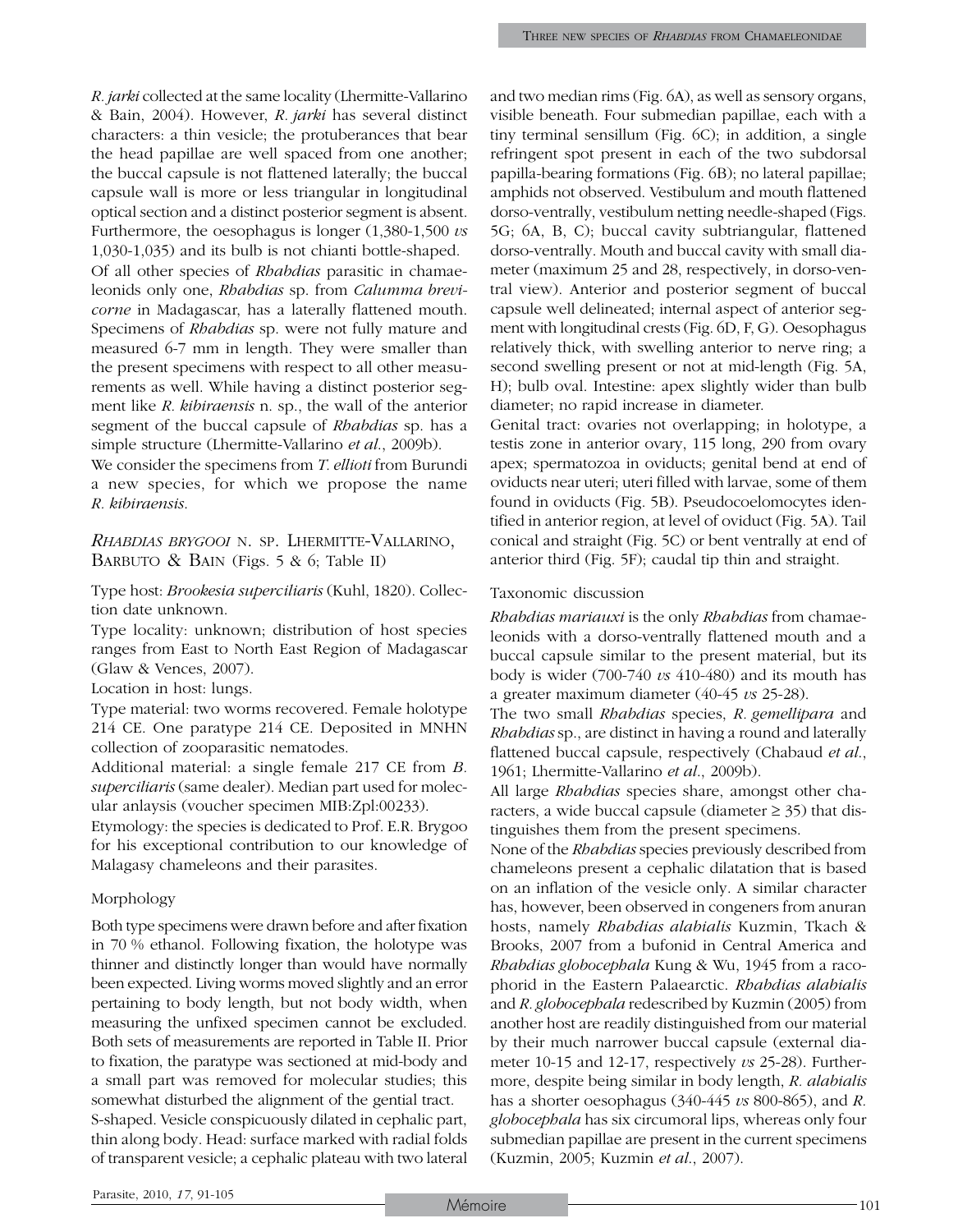

Fig. 6. – *Rhabdias brygooi* n. sp. from *Brookesia superciliaris,* from Madagascar. A-E. Head, front view of the paratype. A. Superfical view, with radiated folds of the vesicle. B. Below, at level of the submedian papillae and vestibulum. C. More posteriorly, at level of the submedian sensilla, and netting needle-shaped velum. D. Buccal capsule, anterior segment. E. Buccal capsule, posterior segment and lumen of oesophagus. F & G. Buccal capsule of the paratype and holotype, respectively. H. Habitus of the paratype, before fixation, left lateral view. I-N. Infective larva. I & J. Anterior extremity of exsheathed larva, lateral and dorso-ventral view, respectively. K. Posterior end of larva in the sheath, ventral view (note the buds on tail extremity). L. Caudal extremity of the sheath, external ornamentation (shown between the dotted lines and on caudal point), ventral view. L'. Tail extremity of larva, rounded with few buds. M. Mid-body of larva in the sheath (densely dotted), showing longitudinal crests of the larva itself (spaces between them dotted) and lateral chord (not dotted, on left). N. Anterior region of larva in the sheath. O. Anterior extremity of a free-living female. Scales in µm: A-E, G, I-O, 20; F, N, 30; H, 500; L', 15.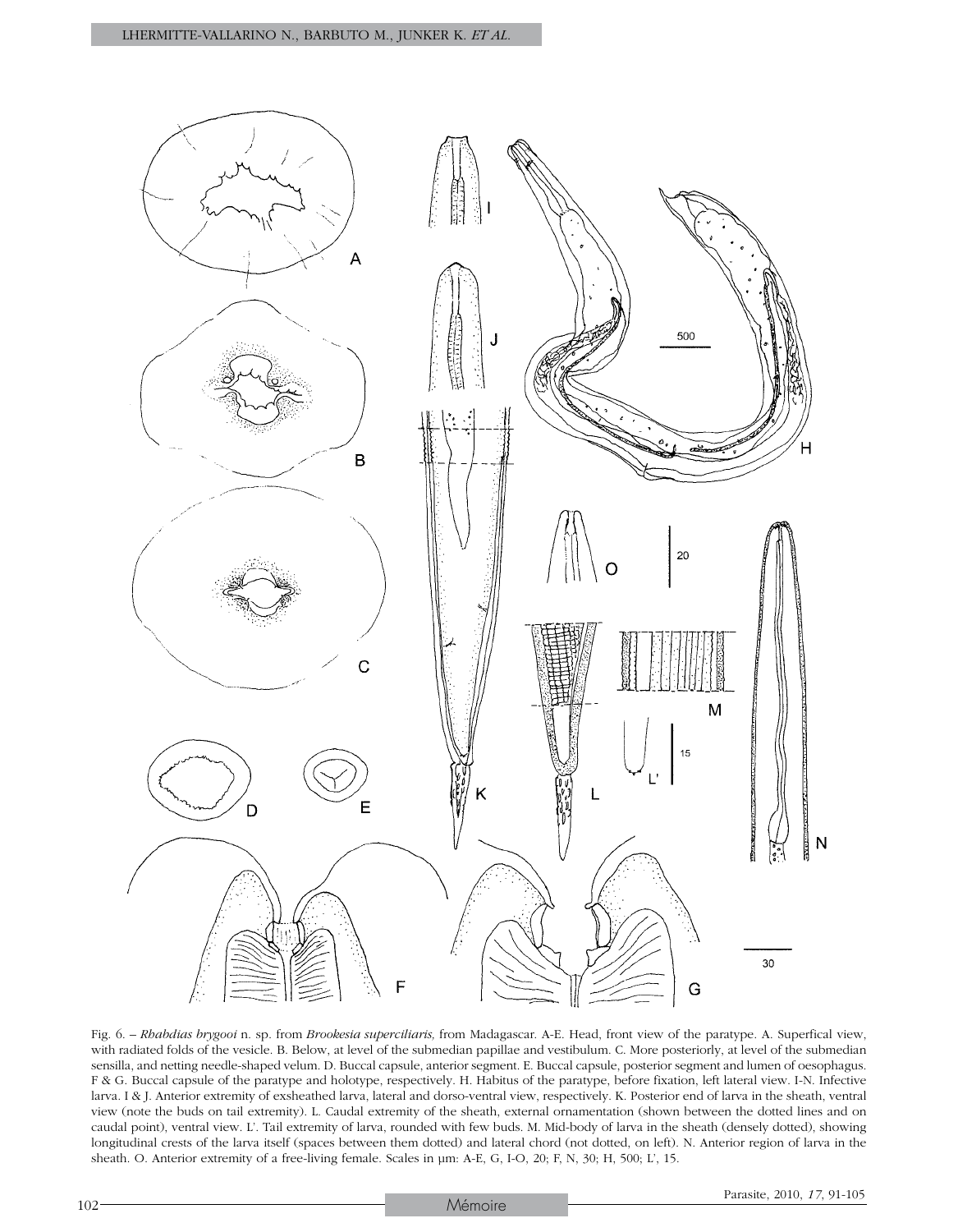The material from *B. superciliaris* in Madagascar represents a hitherto undescribed taxon, for which we suggest the name *R. brygooi*.

The buccal capsule of the female specimen recovered from a second *B. superciliaris*, 217 CE, was completely obscured by brownish tissue, but because it was similar in general morphology and measurements corresponded well, it was assigned to *R. brygooi* n. sp. as well.

#### Molecular analyses

Using an integrated taxonomic approach based on morphological characterisation, as well as on DNA barcoding (Ferri *et al*. 2009), the new species was also characterized by 12S rDNA sequence analysis.

Data obtained, based on K2P distance matrix, confirmed that the new species is a new MOTU, different from other *Rhabdias* species, for which molecular data on 12S rDNA is available, i.e. *R. okuensis*, *R. mariauxi*, *R. rhampholeonis* (Lhermitte-Vallarino *et al*., 2008; 2009a). In fact, the nucleotide interspecific distances (K2P) between *R. brygooi* and the three *Rhabdias* species previously mentioned are: 5.3 % (standard error 1.2 %) with *R. mariauxi*; 4.5 % (standard error 1.1 %) with *R. okuensis*; and 6.6 % (standard error 1.3 %) with *R. rhampholeonis*.

Free-living phase of *R. brygooi* n. sp.

The complete development of free-living stages of *R. brygooi* n. sp. was studied based on faecal cultures from *B. superciliaris* 2I7 CE. Males and females developed and each female produced a single infective larva through matricidal endotoky.

Male (n = 1). Body 745 long, 30 wide; oesophagus 135 long; testis bent 280 from apex; tail, spicules and gubernaculum 55, 23 & ND long, respectively.

Infective larva ( $n = 7$ ). Sheath: thick with checkered ornamentation (Fig. 6L), anterior part rounded (Fig. 6N), posterior part with a subterminal constriction. Larva: head with a dorsal and ventral elevation (Fig. 6I, J); cuticle ornated with longitudinal crests (Fig. 6M); buccal capsule composed of an anterior and posterior segment, apparently situated anterior to oesophagus apex; tail extremity rounded, ornated with a few buds (Fig. 6L').

Body 633-920 long, 26-29 wide; buccal capsule 9-11 long; nerve ring 100 from head; oesophagus 160-180 long; tail 53-65 long; caudal point of sheath 22-24 long.

## General Discussion

seudocoelomocytes are large cells thought to be involved in the immune response of nematodes as e.g. scavenger cells (see Tahseen, 2009). They had previously been described in some *Rhabdias* species from ophidian (Kuzmin & Tkach, 2008) and anuran hosts (Baker, 1979; Kuzmin, 2005), but their presence in *R. casiraghii* n. sp. and *R. kibiraensis* n. sp. constitutes the first report of pseudocoelomocytes in *Rhabdias* from chamaeleonids. As found in other nematodes, their number and location were more or less constant within species.

In possessing aligned lateral pores that open into the internal layer of the cuticle, the body vesicle of *R. casiraghii* n. sp. is the most complex that we have observed to date. A similar arrangement of ducts leading to hypodermal glands was noted in several *Rhabdias* species from anurans (Baker, 1987; Singh & Ratnamala, 1977a, b): *R. collaris* Baker, 1987 in Tanzania, *R. shortti* (Singh & Ratnamala, 1977) and *R. thapari* (Singh & Ratnamala, 1977) in India. Similar structures were also described by Ballantyne (1991) in another rhabdiasid genus, *Pneumonema* Johnston, 1916, which has no body vesicle but spines. Features more commonly associated with the vesicle are transverse furrows and, in some species, fibres of attachment to the internal cuticular layer; the latter were observed in *R. okuensis* from *Trioceros* in Cameroon and *R. picardiae* from a bufonid in South Africa (Lhermitte-Vallarino *et al.*, 2008; Junker *et al*., 2010). The role of the body vesicle is as yet undetermined; it is suggested that this complex apparatus allows the parasites to resist the variation in pressure caused by the rythmic contraction of the host's lungs. Indeed, lung metastrongylids also have a vesicle.

For the first time evidence is presented that a single host specimen can harbour concurrent infections of more than one species of *Rhabdias*. This is, however, not surprising amongst nematodes as there are numerous examples of congeneric co-parasitism amongst intestinal trichostongylids (Boomker *et al*., 1989; Chabaud & Durette-Dessset, 1978) and also amongst filarioids (Bain *et al*., 1979; Uni *et al*., 2001). Co-infection with congeneric species has been explained by isolation of host populations allowing divergence of the ancestral parasite species; when host populations joined again, derived forms were confronted with each other and partly eliminated (Chabaud & Durette-Dessset, 1978). This hypothesis might be applicable to the parasites of *T. ellioti* as well, because its distribution range and its capacity to adapt to a variety of habitats are greater than in many other chameleons (Necas, 2004).

Indeed, the two species co-infecting *Trioceros ellioti*, *R. casiraghii* n. sp. and *R. kibiraensis* n. sp., share the primitive arrangement of their head sensillae: an internal circle of four submedian recurrent sensilla, and an outer circle of four pairs of sensilla. We interpret the latter as being the externo-labial and cephalic papillae. Such a pattern has been described by Baker (1979) in young parasitic adults of *R. americanus* Baker, 1978, from a North American bufonid.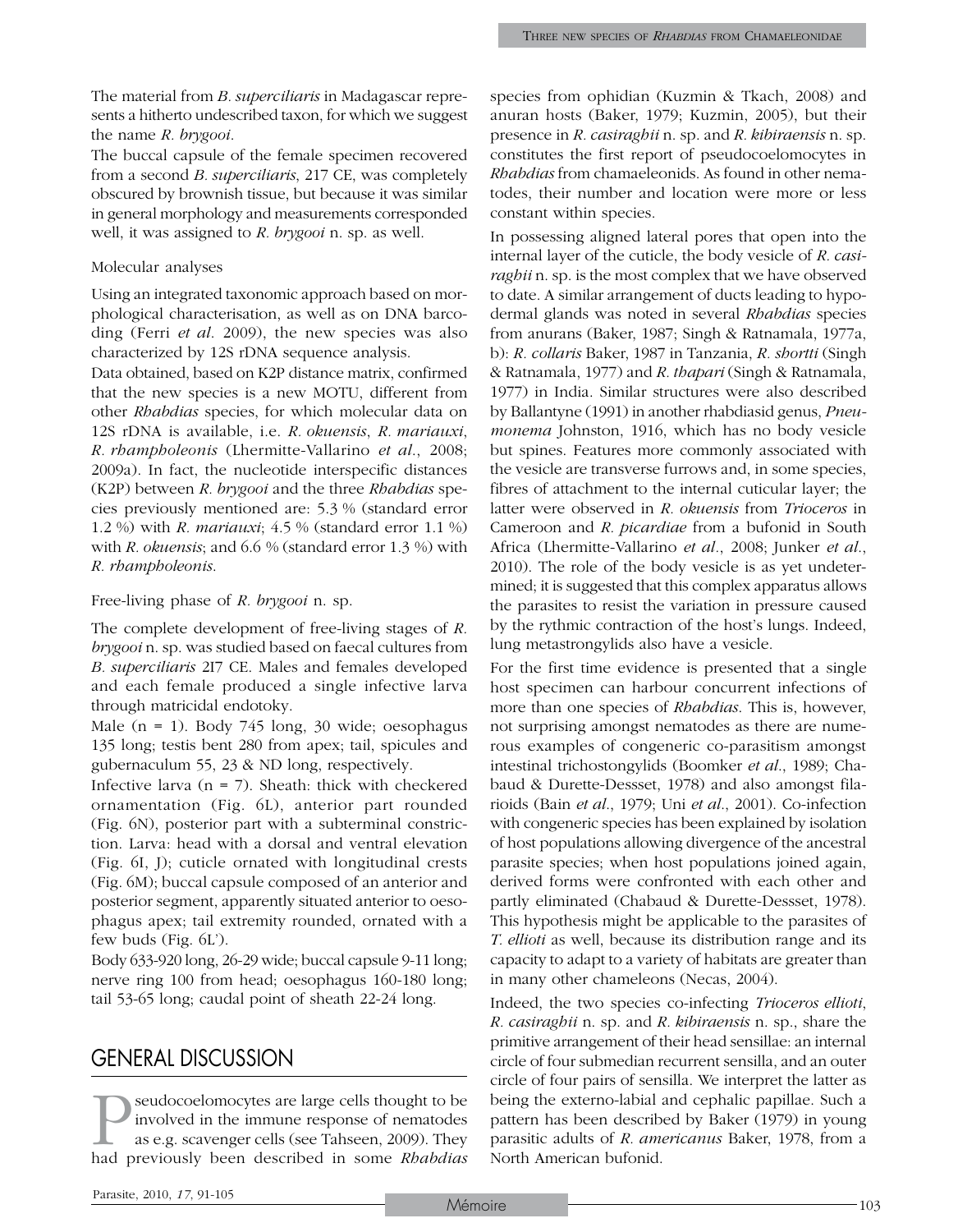The same primitive disposition was not identified in *R. brygooi* n. sp. from *B. superciliaris* in Madagascar. However, its morphology shows an interesting character; excepting the two small species *R. gemellipara* and *Rhabdias* sp., the buccal capsule diameter of *R. brygooi* n. sp. is by far the smallest amongst *Rhabdias* from chameleons. Hence, the possibility that *R. brygooi* n. sp. is a capture from species parasitic in Malagasy anurans cannot be excluded. To date, a single species, *R. madagascariensis* Chadaud, Brygoo & Petter, 1961 from *Ptychadena mascareniensis* (Duméril & Bibron, 1841) [= *Rana* (*Ptychadena*) *mascareniensis*] (Ranidae), has been reported in Madagascar. However, a further species parasitic in Mantellidae has been described by Junker *et al*. (2010), and a closer investigation would in all likelihood reveal *Rhabdias* to be more diversified in this host group as well.

A second possibility is that the parasite from *Brookesia,* a genus thought to have diverged early (Klaver & Böhme, 1986; Tilbury & Tolley, 2009), represents the primitive state of the lineage of *Rhabdias*, which evolved in the monophyletic family Chamaeleonidae. Arguments that support this second hypothesis are the length of its oesophagus (820-900) although an oesophagus length of  $\geq 800$  is not exclusive to chamaeleonids, and several characters of the infective larva, such as a rounded tail tip with buds and the subterminal indentation and bulges that are present on the larval sheath (Fig. 6K, L).

# **REFERENCES**

- BAIN O., KIM D.C. & PETIT G. Diversité spécifique des Filaires du genre *Waltonella* coexistant chez *Bufo marinus*. *Bulletin du Muséum national d'Histoire naturelle, Paris,* sér. 4, 1979, *1*, sect. A, 199-212.
- Baker M. The free-living and parasitic development of *Rhabdias* spp. (Nematoda: Rhabdiasidae) in amphibians. *Canadian Journal of Zoology*, 1979, *57*, 161-178.
- Baker M.R. *Rhabdias collaris* n. sp. (Nematoda: Rhabdiasidae) from frogs of Tanzania. *Systematic Parasitology*, 1987, *9*, 199-201.
- Ballantyne R.J. *Pneunonema tiliquae* (Nematoda: Rhabdiasidae): a reappraisal, *in*: Parasite lives. Papers on Parasites, their hosts and their associations to honour J.F.A. Sprent. Cremin M., Dobson C. & Douglas E (eds), Moorhouse, University of Queensland Press, 1991, 41-55.
- Ballantyne R.J. Life history and development of *Pneunonema tiliquae* (Nematoda: Rhabdiasidae). *International Journal for Parasitology*, 1991, *21*, 521-533.
- Boomker J., Horak I.G., Flamand J.R.B. & Keed M.E. Parasites of South African Wildlife. III. Helminths of Common Reedbuck, *Redunca arundinum*, in Natal. *Onderstepoort Journal of Veterinary Research*, 1989, *56*, 51-57.
- Casiraghi M., bain O., Guerrero R., Martin C., Pocacqua V., Gardner S.L., FranceschiA. & BandiC. Mapping the presence of *Wolbachia pipientis* on the phylogeny of filarial nematodes: evidence for symbiont loss during evolution. *Internatational Journal for Parasitology*, 2004, *34*, 191-203.
- Chabaud A.G., Brygoo E.R. & Petter A. Description et caractères biologiques de deux nouveaux *Rhabdias* malgaches. *Annales de Parasitologie Humaine et Comparée*, 1961, *36*, 752-763.
- Chabaud A.G. & Durette-Desset M.C. Parasitisme par plusieurs espèces congénériques. *Bulletin de la Société Zoologique de France*, 1978, *103*, 459-464.
- Ferri E., Barbuto M., Bain O., Galimberti A., Uni S., Guerriero.R., Ferté H., Bandi C., Martin C. & Casiraghi M. Integrated taxonomy: traditional approach and DNA barcoding for the identification of filarioid worms and related parasites (Nematoda). *Frontiers of Zoology*, 2009, *6*, 1.
- Glaw F. & Vences M. A field Guide to the Amphibians and Reptiles of Madagascar. Third Edition. Eds Vences M. and Glaw F., Verlag, Köln, 3rd ed., 2007, 497 pp.
- Junker K., Lhermitte-Vallarino N., Barbuto M., Ineich I., Wanji S. & BAIN O. New species of *Rhabdias* (Rhabdiasidae: Nematoda) from Afrotropical anurans, including molecular evidence and notes on biology. *Folia Parasitologica* 2010, *57*, in press.
- Klaver C.J.J. & Böhme W. Phylogeny and classification of the Chamaeleonidae (Sauria) with special reference to hemipenis morphology. *Bonner Zoologische Monographien*, 1986, *22*, 1-64.
- Kuzmin Y. The description of *Rhabdias globocephala* (Nematoda: Rhabdiasidae) from the new host *Buergeria pollicaris* (Amphibia: Rhacophoridae). *Vestnik zoologii*, 2005, *39*, 9-14.
- Kuzmin Y. & Tkach V. V. *Rhabdias pearsoni* sp. n. (Nematoda: Rhabdiasidae) from keelback, *Tropidonophis mairii* (Reptilia: Colubridae) in Australia. *Vestnik zoologii*, 2008, *42*, 483-488.
- KUZMIN Y., TKACH V.V. & BROOKS D.R. Two new species of *Rhabdias* (Nematoda: Rhabdiasidae) from the marine toad, *Bufo marinus* (L.) (Lissamphibia: Anura: Bufonidae) in Central America. *Journal of Parasitology*, 2007, *93*, 159-165.
- Lhermitte-Vallarino N. & Bain O. Morphological and biological study of *Rhabdias* spp. (Nematoda) from African chameleons with description of a new species. *Parasite*, 2004, *11*, 15-31.
- Lhermitte-Vallarino N., Barbuto M., Ineich I., Wanji S., Lebreton M., Chirio L. & Bain O. First report of *Rhabdias*  (Nematoda: Rhabdiasoidea) from lungs of montane chameleons in Cameroon: description of two new species and notes on biology. *Parasite*, 2008, *15*, 553-564.
- Lhermitte-Vallarino N., Barbuto M., Junker J., Boistel R., Ineich I., Wanji S. & Bain O. *Rhabdias rhampholeonis* n. sp. and *R. mariauxi* n. sp. (Nematoda: Rhabdiasoidea), first lung worms from leaf chameleons: description, molecular evidence and notes on biology. *Parasitology International*, 2009a, *58*, 375-383.